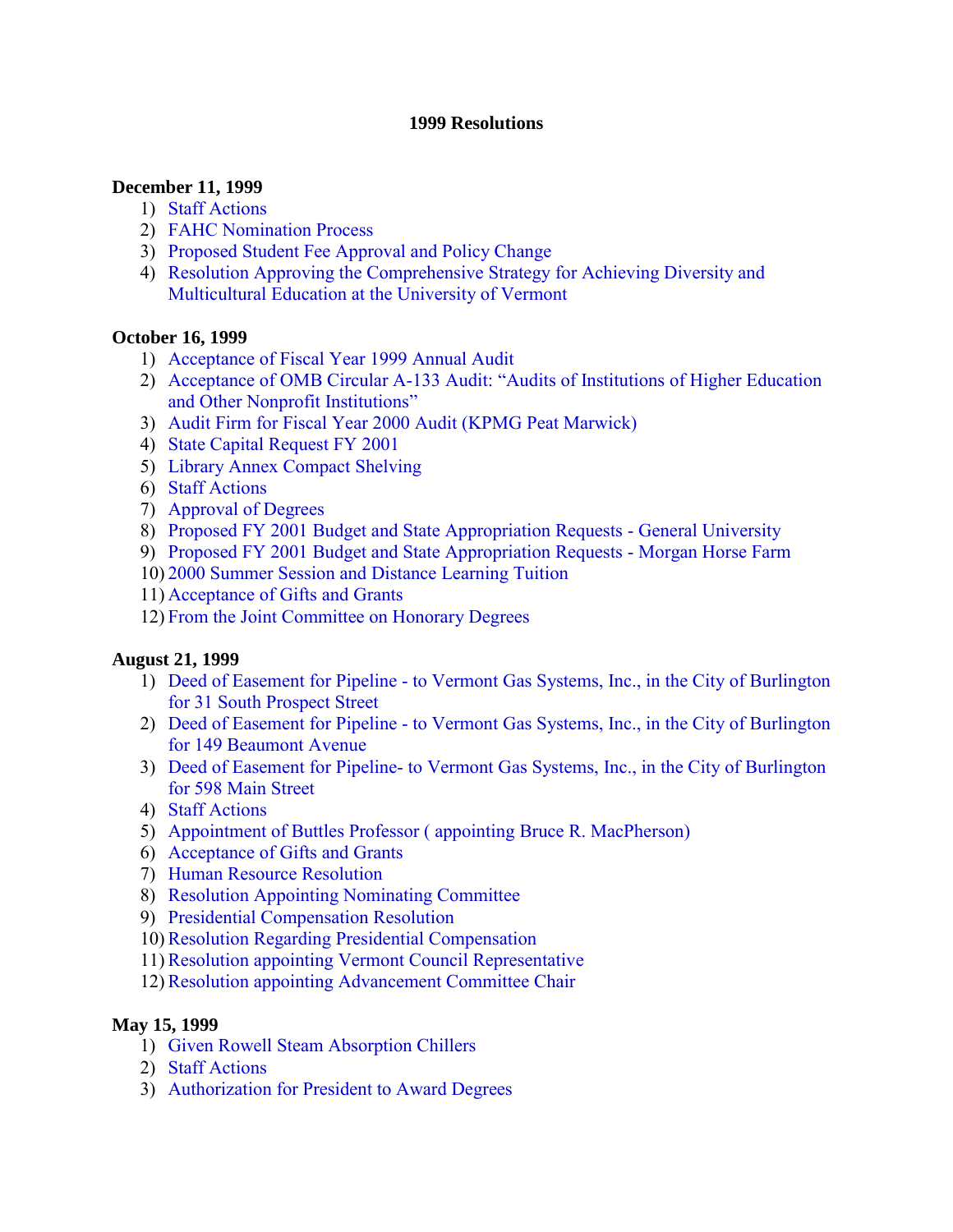- 4) [Approval of Changes of](#page-12-0) *Officers' Handbook,* Section 230
- 5) Approval of Changes of *Officers' Handbook* [Section 270, Faculty Grievance Procedure](#page-12-0)
- 6) [Approval of Name Change from Academic Programs Committee to Academic and](#page-12-0) Student Programs Committee
- 7) [Fiscal Year 2000 Budget Premises: General University](#page-12-0)
- 8) [Fiscal Year 2000 Operating Budget: Morgan Horse Farm](#page-12-0)
- 9) [Tuition and Overseas Program Charges for Fiscal Year 2000](#page-13-0)
- 10[\)Room and Meal Plan Rates, Fiscal Year 2000](#page-13-0)
- 11) [Fees for Fiscal Year 2000](#page-13-0)
- 12) [Acceptance of Gifts and Grants](#page-14-0)
- 13)[Banknorth MicroACH/Smart ACH](#page-14-0)
- 14) [Transfers Between Corporate Accounts](#page-14-0)
- 15) [Signatory Authority Endowment Funds](#page-14-0)
- 16) [Establishment of Account with the Penn Security Bank and Trust Company](#page-15-0)
- 17) [Signatory Authority UVM Pooled Income Fund](#page-15-0)
- 18) [Sale of Securities](#page-16-0)

#### **April 11, 1999**

1) [Resolution Regarding the Investment Committee](#page-17-0)

#### **February 27, 1999**

- 1) [Easement for Electric Lines for Central Vermont Public Service Corporation and](#page-18-0)  Champlain Valley Telecom
- 2) [Resolution on Student Housing](#page-18-0)
- 3) [Staff Actions](#page-19-0)
- 4) [Approval of Degrees](#page-19-0)
- 5) [Approval of Revisions of](#page-19-0) *Officers' Handbook*, Section 500
- 6) Approval of New *Officers' Handbook,* [Sections 158.2 and 158.3, Certificate Programs](#page-19-0)
- 7) [Approval of Bachelor of Arts Degree in Computer Science](#page-19-0)
- 8) [Change in Name of Master of Science degree in Physical Therapy](#page-19-0)
- 9) [Acceptance of Gifts and Grants](#page-19-0)
- 10) [\(Resolution from the Joint Committee on Honorary Degrees authorizing the President to](#page-20-0) offer and confer honorary degrees)
- 11) [\(Resolution from the ad hoc Diversity Committee establishing a Standing Diversity](#page-20-0)  Committee, and dissolving the ad hoc Diversity Committee)
- 12) [Health Care](#page-20-0)
- 13)[Retiring Trustees \(Thomas R. Alderman, Barbara L. Grimes, Michael W. Metcalf,](#page-20-0) Martha H. O'Connor, and Acadia B. Ward)
- 14) Retiring Staff [\(Wendy Smith\)](#page-21-0)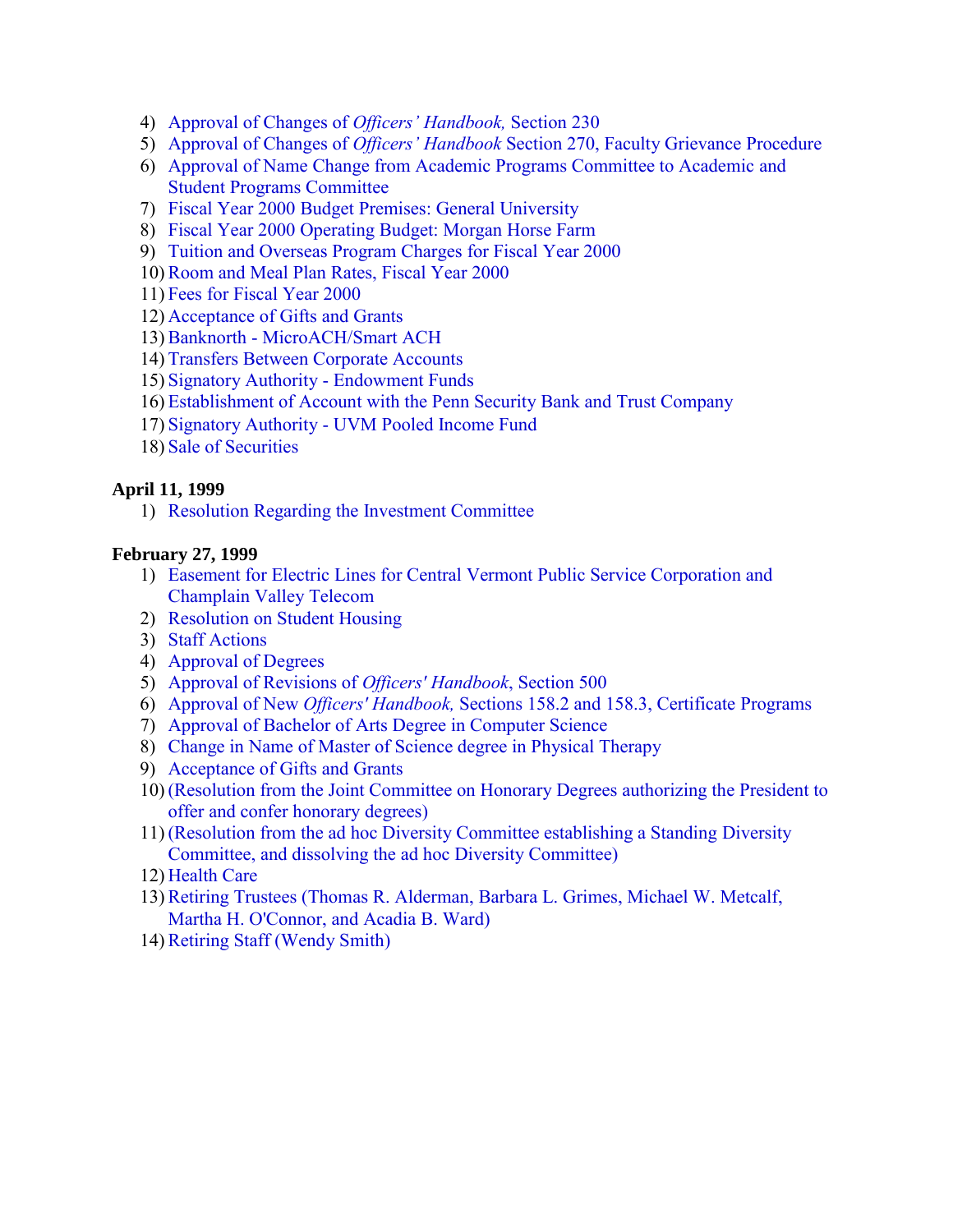### **CONSENT AGENDA**

### **December 11, 1999**

## <span id="page-2-0"></span>**ACADEMIC AND STUDENT PROGRAMS COMMITTEE**

#### **1. Staff Actions**

RESOLVED, that the Board of Trustees approves leaves of absences as noted in the October 31, 1999 list of staff actions.

## **SUB-COMMITTEE ON HEALTH EDUCATION**

#### **2. FAHC Nomination Process**

WHEREAS, the University of Vermont and State Agricultural College (UVM) is entitled to appoint four persons to the Board of Trustees of Fletcher Allen Health Care (FAHC); and

WHEREAS, the UVM Board of Trustees (UVM Board) can best discharge its fiduciary duties by selecting such appointees through a committee of the Board,

NOW, THEREFORE, BE IT RESOLVED, that, henceforth, the Health Education Subcommittee, and the UVM Board Chair and President *ex officio,* shall serve as the Nominating Committee of the UVM Board for such purpose;

BE IT FURTHER RESOLVED, that President shall consult with the University Provost, and the Deans of the College of Medicine and Health Science Schools, as well as other persons from whom information is necessary or desirable in developing a list of nominees, and the remaining Committee members shall consult with any persons from whom information is necessary or desirable in developing a list of nominees;

BE IT FURTHER RESOLVED, that the Nominating Committee shall submit to the UVM Board for its consideration and action no less than one nominee for each vacancy, selected in accordance with the criteria approved by the UVM Board on August 19, 1994 (attachment A to this resolution); and

BE IT FURTHER RESOLVED, that, for as long as it remains UVM Board policy to appoint the College of Medicine Dean, *ex officio,* to the FAHC Board, the UVM Board hereby delegates to the UVM President authority to effect appointment of such trustee consistent with changes in the deanship.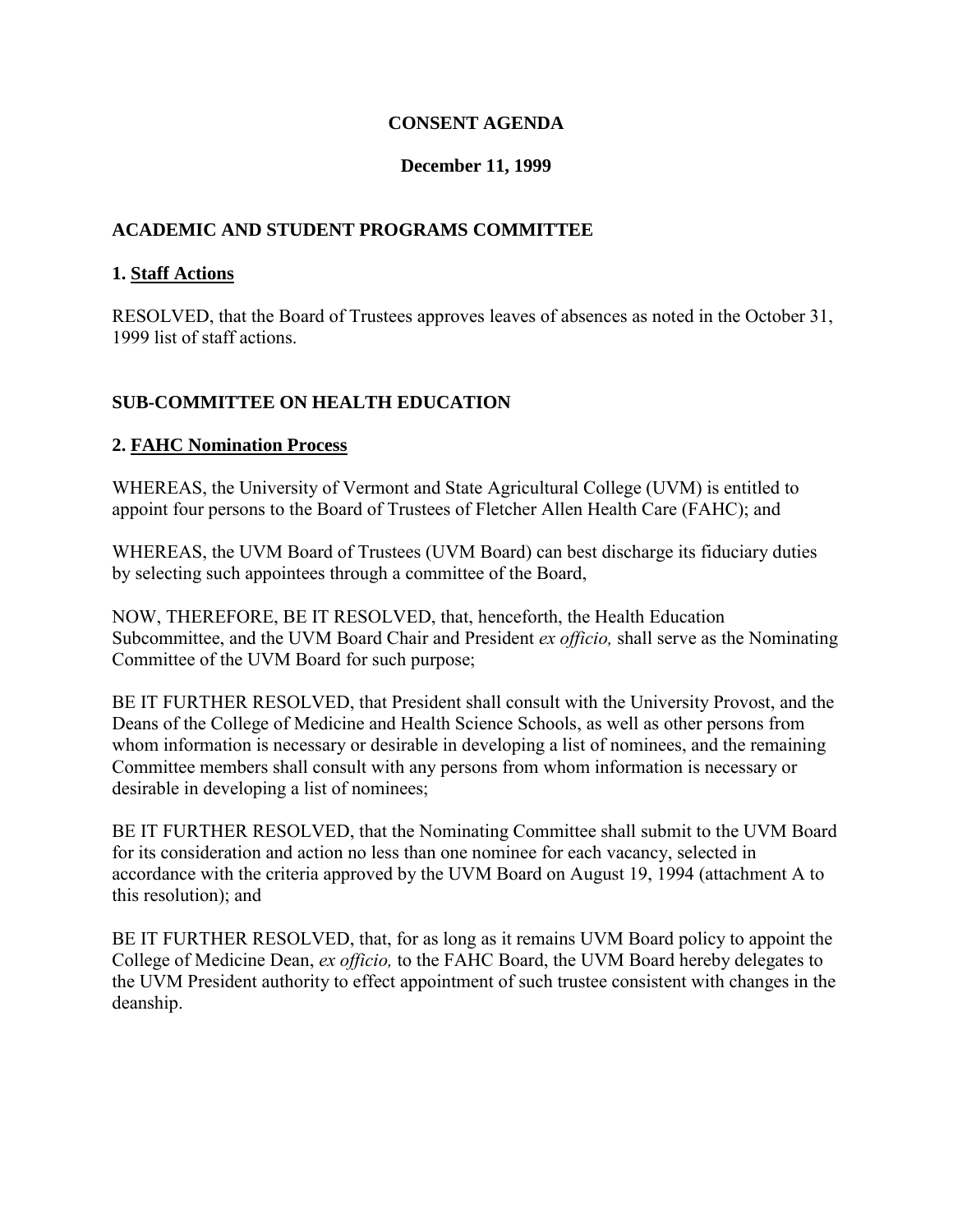#### <span id="page-3-0"></span>**FINANCE AND BUDGET COMMITTEE**

#### **3. Proposed Student Fee Approval Policy Change**

RESOLVED, that the Board of Trustees approves the policy change to exclude the following individual student fees and include a comprehensive fee structure for approval at the May, 2000 meeting of the Board of Trustees.

FY00 FY01

a. Library fee Comprehensive Student Fee

- b. Athletic fee
- c. Health fee
- d. Student Center fee
- e. Transportation fee

#### **DIVERSITY COMMITTEE**

#### **4. Resolution Approving the Comprehensive Strategy for Achieving Diversity and Multicultural Education at the University of Vermont**

WHEREAS, in 1995 the Board of Trustees instructed the President to provide a comprehensive report on diversity that included a strategic plan, goals, timetables and details of programmatic efforts and formed an Ad-hoc Diversity Committee to monitor University progress towards these goals, and

WHEREAS, in 1998 the Trustees approved Our Common Ground, the University's Value Statement. The values are Respect, Integrity, Innovation, Openness, Justice, and Responsibility, and

WHEREAS, in 1999 the Board elevated the Ad-Hoc Committee on Diversity to a Standing Committee of the Board, in recognition that achieving diversity and multicultural education is an ongoing process, and

WHEREAS, in 1998 the University's administration created the *Comprehensive Strategy for*  Achieving Diversity and Multicultural Education at the University of Vermont as a conceptual and operational blueprint for progress in this area.

THEREFORE, BE IT RESOLVED, that the Diversity Committee of the Board of Trustees endorses the *Comprehensive Strategy for Achieving Diversity and Multicultural Education at the University of Vermont* as the policy framework for achieving diversity at UVM, and that it is the expectation of the Diversity Committee that the University administration and faculty apply the principles and strategies outlined in this document.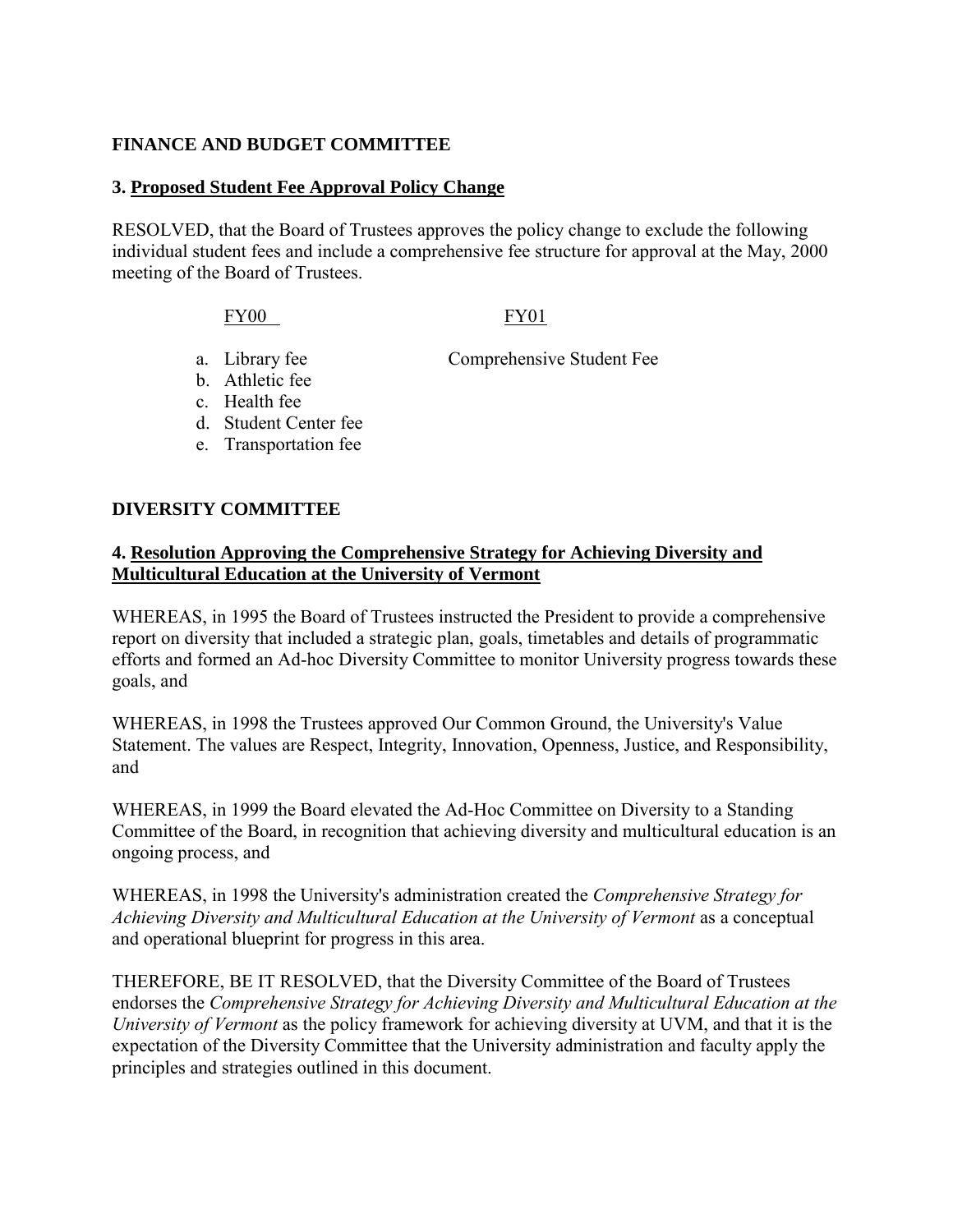#### **CONSENT AGENDA October 16, 1999**

### <span id="page-4-0"></span>**AUDIT COMMITTEE**

### **1. Acceptance of Fiscal Year 1999 Annual Audit**

WHEREAS, the books and accounts of the University of Vermont and State Agricultural College for the Fiscal Year ended June 30, 1999, have been audited by KPMG Peat Marwick, Certified Public Accountants, under the supervision of the Auditor of Accounts, State of Vermont, and the report of such audit published in detail in accordance with 16, V.S.A., Section 2281(a);

BE IT RESOLVED, that in accordance with authorization contained in the Bylaws, the Board hereby accepts such audit in lieu of the annual audit, and that the same be considered as the report of the Audit Committee.

#### **2. Acceptance of OMB Circular A-133 Audit: "Audits of Institutions of Higher Education and Other Nonprofit Institutions"**

WHEREAS, the books and accounts of Federal awards made to the University of Vermont and State Agricultural College for the fiscal year ended June 30, 1998, have been audited on behalf of the United States Government by KPMG Peat Marwick, Certified Public Accountants, in accordance with generally accepted auditing standards and Government Auditing Standards issued by the Controller General of the United States, and the report of said audit is published in detail in accordance with audit and reporting procedures outlined by the United States Office of Management and Budget's Circular A-133 Audits of Institutions of Higher Education and Other Nonprofit Institutions;

BE IT RESOLVED, that the Board of Trustees hereby accepts such audit which has been released to the Office of the Inspector General for National External Audit Resources of the United States Department of Health and Human Services.

### **3. Audit Firm for Fiscal Year 2000 Audit**

RESOLVED, that the Board of Trustees authorizes the Provost to enter into a contract with KPMG Peat Marwick, Certified Public Accountants, to conduct the annual audit of the University and other related audits for and during the fiscal year ending June 30, 2000, under the terms and conditions of KPMG Peat Marwick's proposal dated September 25, 1997, and contingent upon receipt of a confirmation letter from KPMG Peat Marwick, consistent with the terms and conditions of said proposal. The annual audit shall be conducted in compliance with the requirements of the University Bylaws and State and Federal law.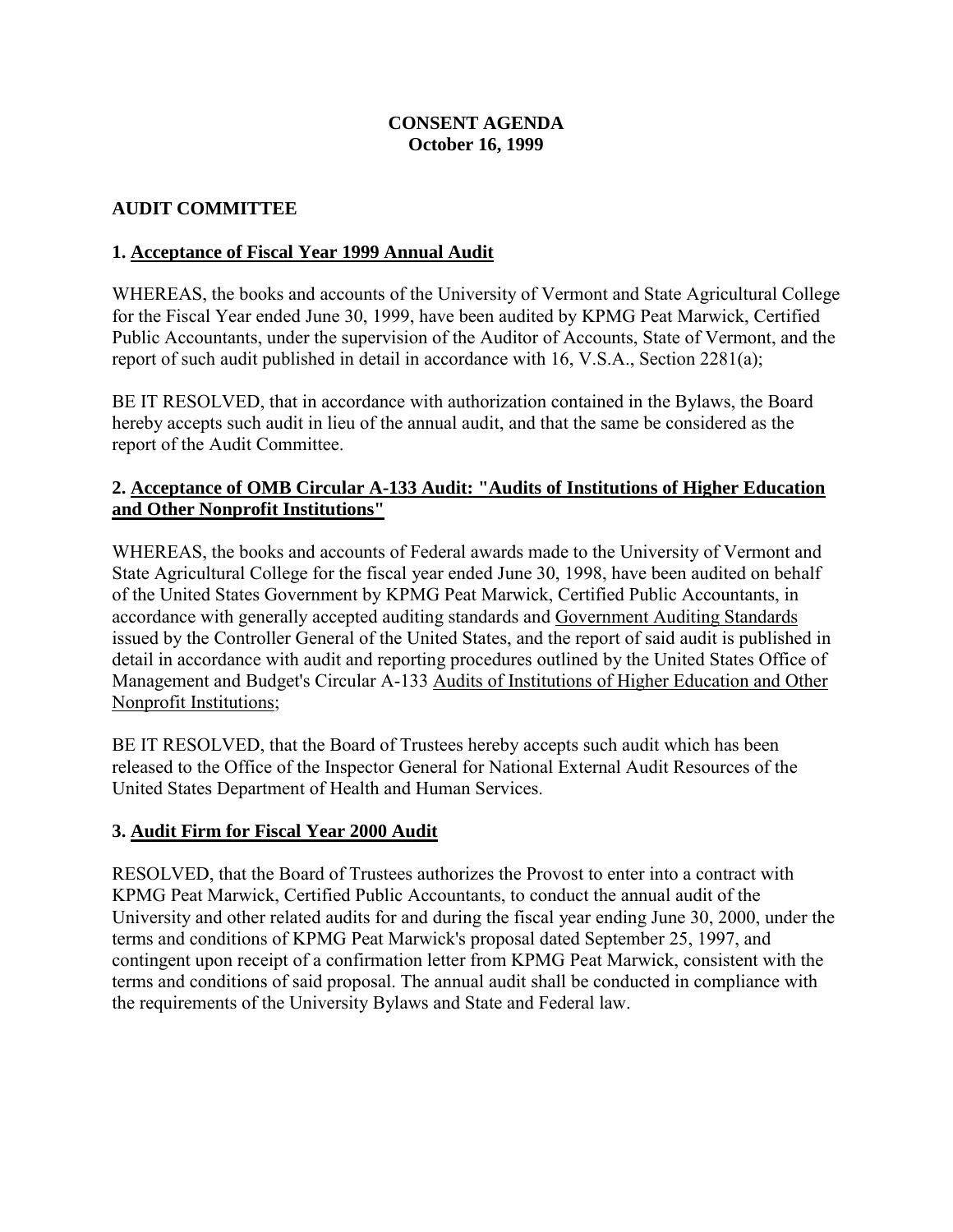# <span id="page-5-0"></span>**FACILITIES AND TECHNOLOGIES COMMITTEE**

## **4. State Capital Request FY 2001**

RESOLVED, that the President be and hereby is authorized to request \$4,200,000 from the Governor and Legislature of the State of Vermont for Fiscal Year 2001 for renovations to Perkins Building.

### **5. Library Annex Compact Shelving**

WHEREAS, the Bailey/Howe Library will be filled to functional capacity in three years; and

WHEREAS, the installation of compact shelving in current space occupied by the Library Research Annex would accommodate eight years of growth for the libraries;

THEREFORE, BE IT RESOLVED, that the Board of Trustees hereby authorizes the President, Provost, or Vice President for Operations and Relations, or their successors, to expend \$1,300,000 for the purchase and installation of compact shelving for the Library Research Annex, and to execute any and all instruments necessary to accomplish that purpose.

BE IT FURTHER RESOLVED, that the Secretary or Assistant Secretary will provide certificates of incumbency, as required, showing the names and signatures of those persons appointed to any of the positions heretofore mentioned and, further, that any officer of this corporation is hereby authorized to certify this resolution to whom it may concern.

# **ACADEMIC AND STUDENT PROGRAMS COMMITTEE**

# **6. Staff Actions**

RESOLVED, that the Board of Trustees receives the list of staff actions and approves leaves of absence noted within.

### **7. Approval of Degrees**

RESOLVED, that the Board of Trustees approves the awarding of degrees to those students who have completed degree requirements and who have been recommended by their respective deans and approved by the UVM Faculty Senate at their October 6, 1999 meeting.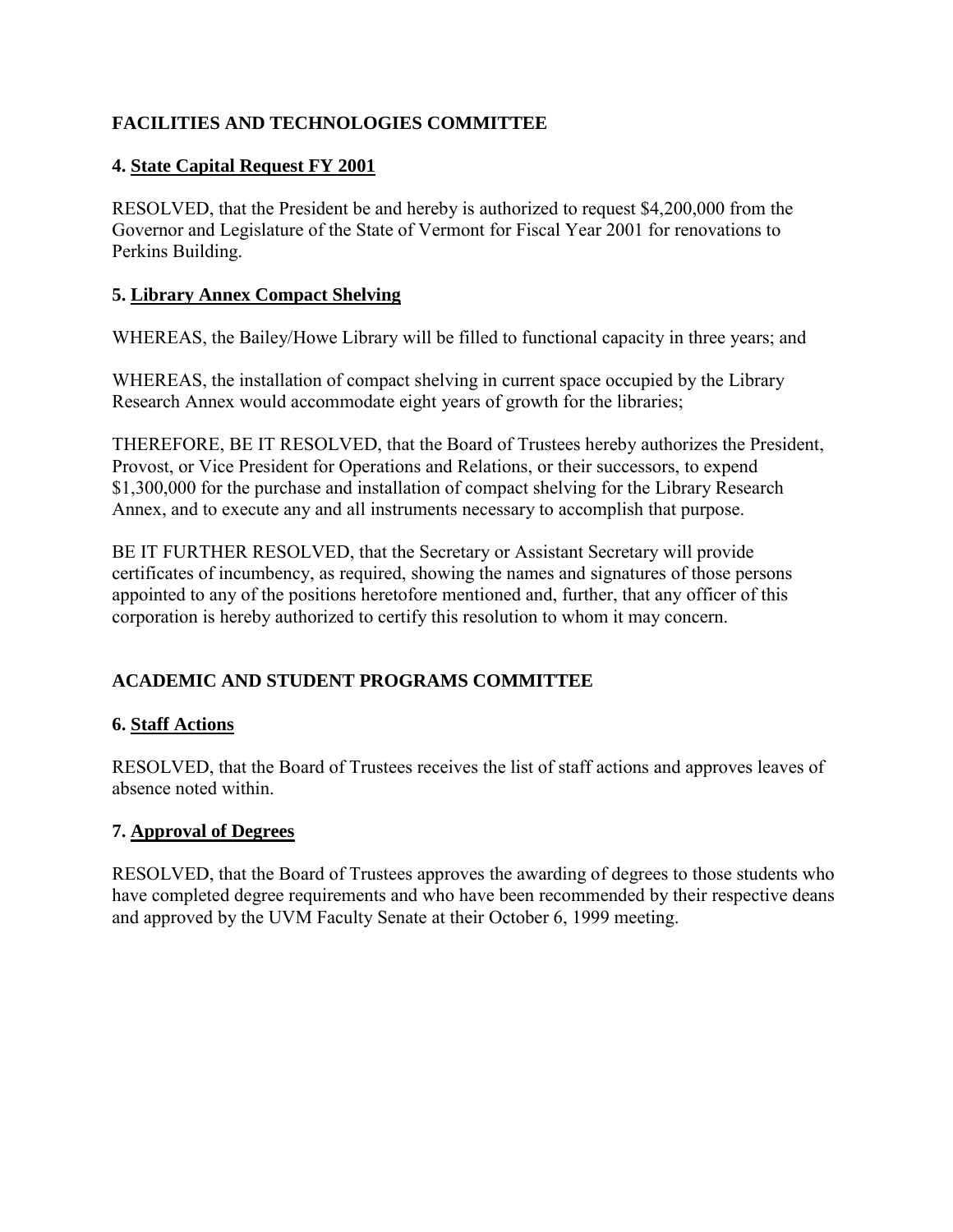# <span id="page-6-0"></span>**FINANCE AND BUDGET COMMITTEE**

## **8. Proposed FY 2001 Budget and State Appropriation Requests** - **General University**

RESOLVED, that the President be and hereby is authorized to request from the Governor and the Legislature of the State of Vermont an appropriation for general operations of The University of Vermont in the amount of \$32,757,208 for Fiscal Year 2001.

### **9. Proposed FY 2001 Budget and State Appropriation Requests** - **Morgan Horse Farm**

BE IT FURTHER RESOLVED, that the President be and hereby is authorized to request an appropriation for general operations of the Morgan Horse Farm of \$11,000 for Fiscal Year 2001.

## **10. 2000 Summer Session and Distance Learning Tuition**

RESOLVED, that the Board of Trustees hereby approves increases in tuition for the Summer Session and for academic year off-campus courses from \$257 to \$265 per credit hour for in-state students and from \$566 to \$583 per credit hour for out-of-state students, and the distance learning tuition rate from \$257 to \$265 per credit. The increases are to become effective with the 2000 summer session.

## **11. Acceptance of Gifts and Grants**

RESOLVED, that the Board of Trustees hereby accepts gifts in the amount of \$4,933,712.12 for the period July 1, 1999 through September 30, 1999 and grants and contracts in the amount of \$13,877,404 for the period July 1, 1999 through August 31, 1999.

### **12. From the Joint Committee on Honorary Degrees**

RESOLVED, that the President be and hereby is authorized to offer and confer an honorary degree to those individuals recommended by the Joint Committee on Honorary Degrees.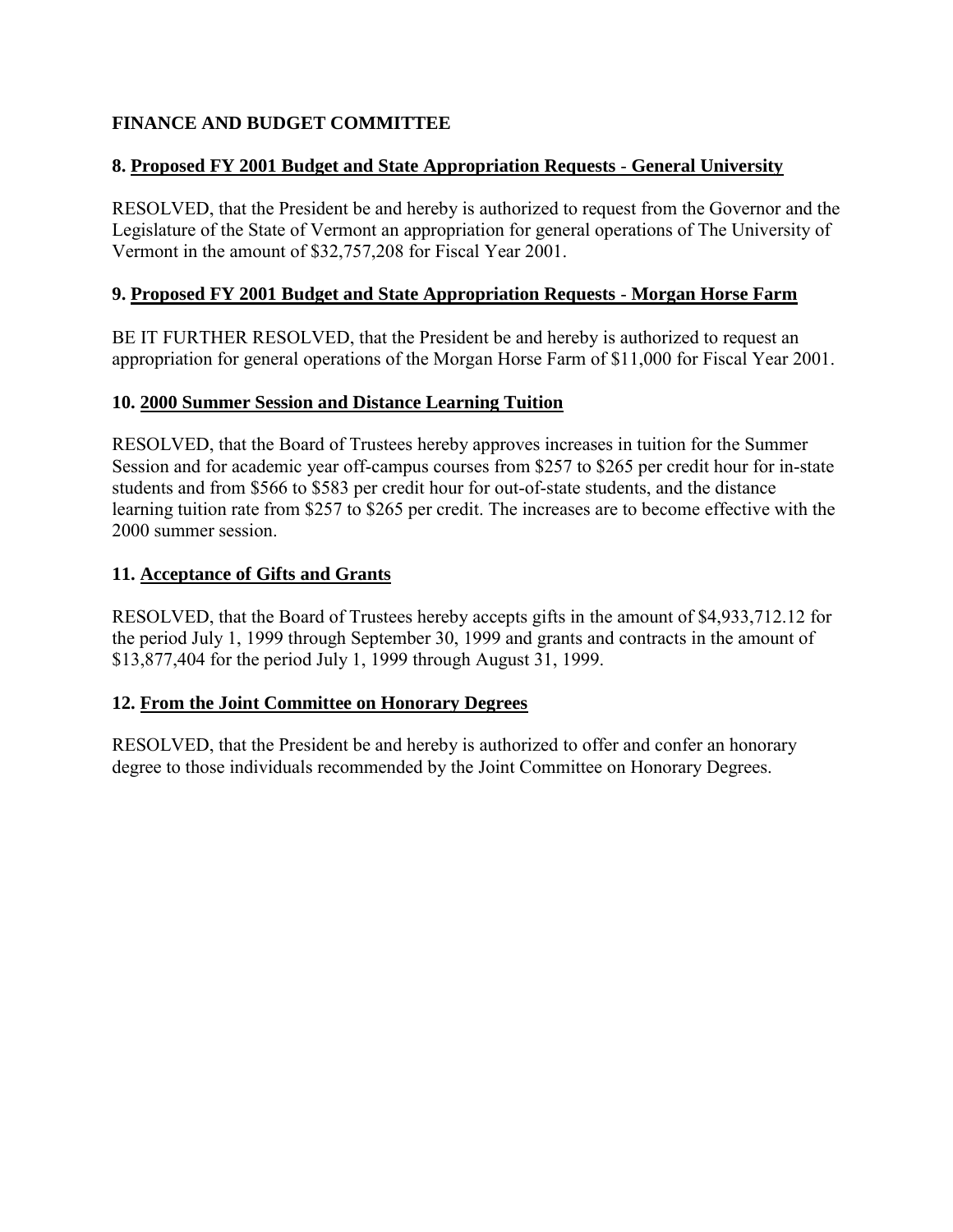### **CONSENT AGENDA August 21, 1999**

### <span id="page-7-0"></span>**FACILITIES AND TECHNOLOGIES COMMITTEE**

## **1. Deed of easement for pipeline** - **to Vermont Gas Systems, Inc., in the city of Burlington for 1 South Prospect Street**

WHEREAS, the University is the owner of a building located at 31 South Prospect Street in the City of Burlington; and

WHEREAS, the University desires and is willing to grant an easement ten feet wide to Vermont Gas Systems, Inc., in order to supply gas to its building located at 31 South Prospect Street;

THEREFORE, BE IT RESOLVED, that the Board of Trustees hereby authorizes the President or Vice President for Operations and Relations, or their successors, to grant a Deed of Easement for Pipeline to Vermont Gas Systems, Inc., and to execute any and all instruments necessary to accomplish that purpose.

BE IT FURTHER RESOLVED, that the Secretary or Assistant Secretary will provide certificates of incumbency, as required, showing the names and signatures of those persons appointed to any of the positions heretofore mentioned and, further, that any officer of this corporation is hereby authorized to certify this resolution to whom it may concern.

## **2. Deed of easement for pipeline** - **to Vermont Gas Systems, Inc., in the city of Burlington for 149 Beaumont Avenue**

WHEREAS, the University is the owner of a building under construction and located at 149 Beaumont Avenue in the City of Burlington; and

WHEREAS, the University desires and is willing to grant an easement ten feet wide to Vermont Gas Systems, Inc., in order to supply gas to its new building located at 149 Beaumont Avenue;

THEREFORE, BE IT RESOLVED, that the Board of Trustees hereby authorizes the President or Vice President for Operations and Relations, or their successors, to grant a Deed of Easement for Pipeline to Vermont Gas Systems, Inc., and to execute any and all instruments necessary to accomplish that purpose.

BE IT FURTHER RESOLVED, that the Secretary or Assistant Secretary will provide certificates of incumbency, as required, showing the names and signatures of those persons appointed to any of the positions heretofore mentioned and, further, that any officer of this corporation is hereby authorized to certify this resolution to whom it may concern.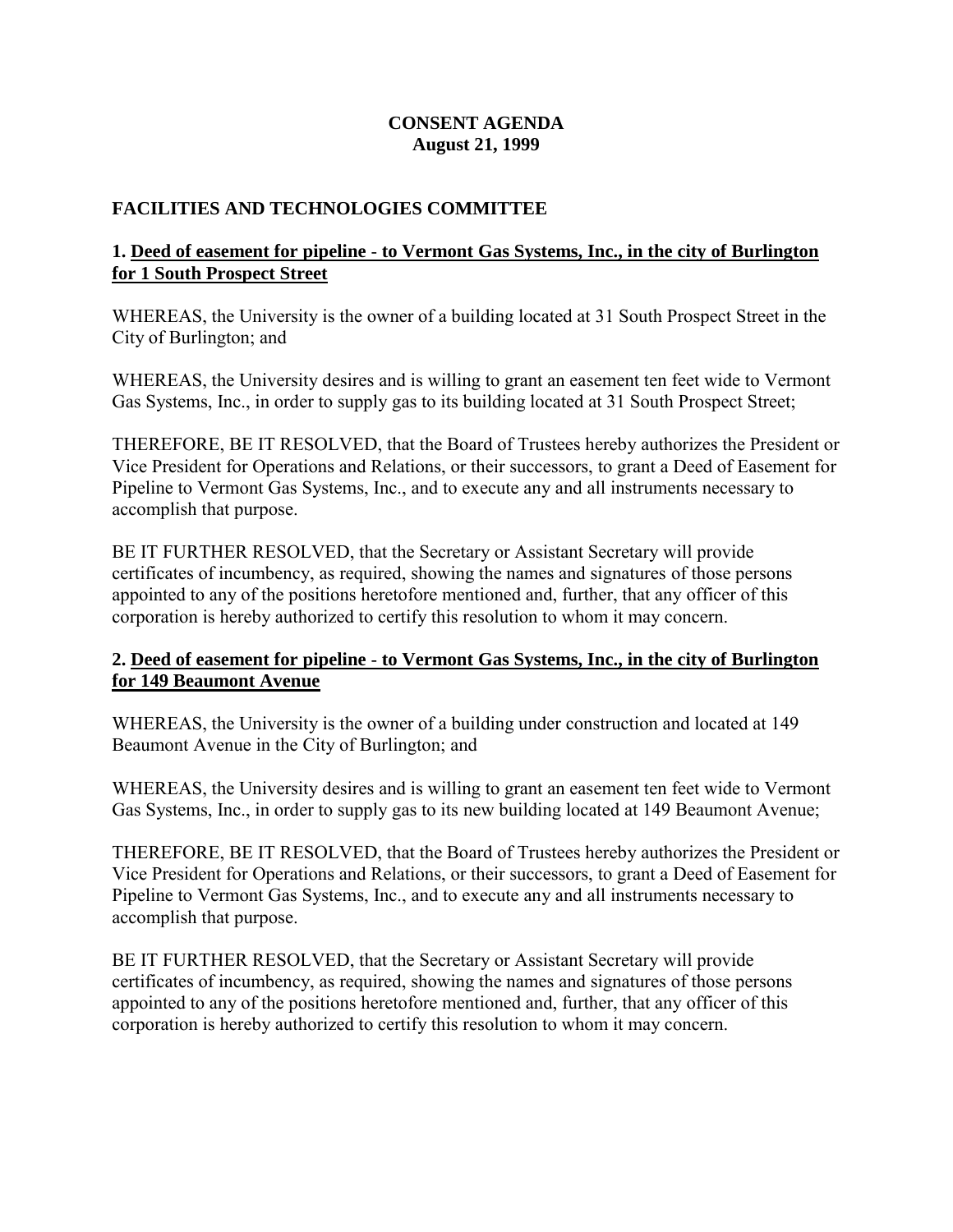### <span id="page-8-0"></span>**3. Deed of easement for pipeline - to Vermont Gas Systems, Inc., in the city of Burlington for 589 Main Street**

WHEREAS, the University is the owner of a building located at 589 Main Street in the City of Burlington; and

WHEREAS, the University desires and is willing to grant an easement ten feet wide to Vermont Gas Systems, Inc., in order to supply gas to its building located at 589 Main Street;

THEREFORE, BE IT RESOLVED, that the Board of Trustees hereby authorizes the President or Vice President for Operations and Relations, or their successors, to grant a Deed of Easement for Pipeline to Vermont Gas Systems, Inc., and to execute any and all instruments necessary to accomplish that purpose.

BE IT FURTHER RESOLVED, that the Secretary or Assistant Secretary will provide certificates of incumbency, as required, showing the names and signatures of those persons appointed to any of the positions heretofore mentioned and, further, that any officer of this corporation is hereby authorized to certify this resolution to whom it may concern.

# **ACADEMIC AND STUDENT PROGRAMS COMMITTEE**

# **4. Staff Actions**

RESOLVED, that the Board of Trustees receives the list of staff actions and approves leaves of absence noted within.

# **5. Appointment of Buttles Professor**

RESOLVED, that the Board of Trustees approves the appointment of Bruce R. MacPherson as the Buttles Professor of Pathology for a five-year term beginning June 1, 1999.

# **FINANCE AND BUDGET COMMITTEE**

# **6. Acceptance of Gifts and Grants**

RESOLVED, that the Board of Trustees hereby accepts gifts in the amount of \$6,272,228.98 for the period January 20, 1999 through June 30, 1999, and grants and contracts in the amount of \$26,464,438 for the period March 1, 1999 through June 30, 1999.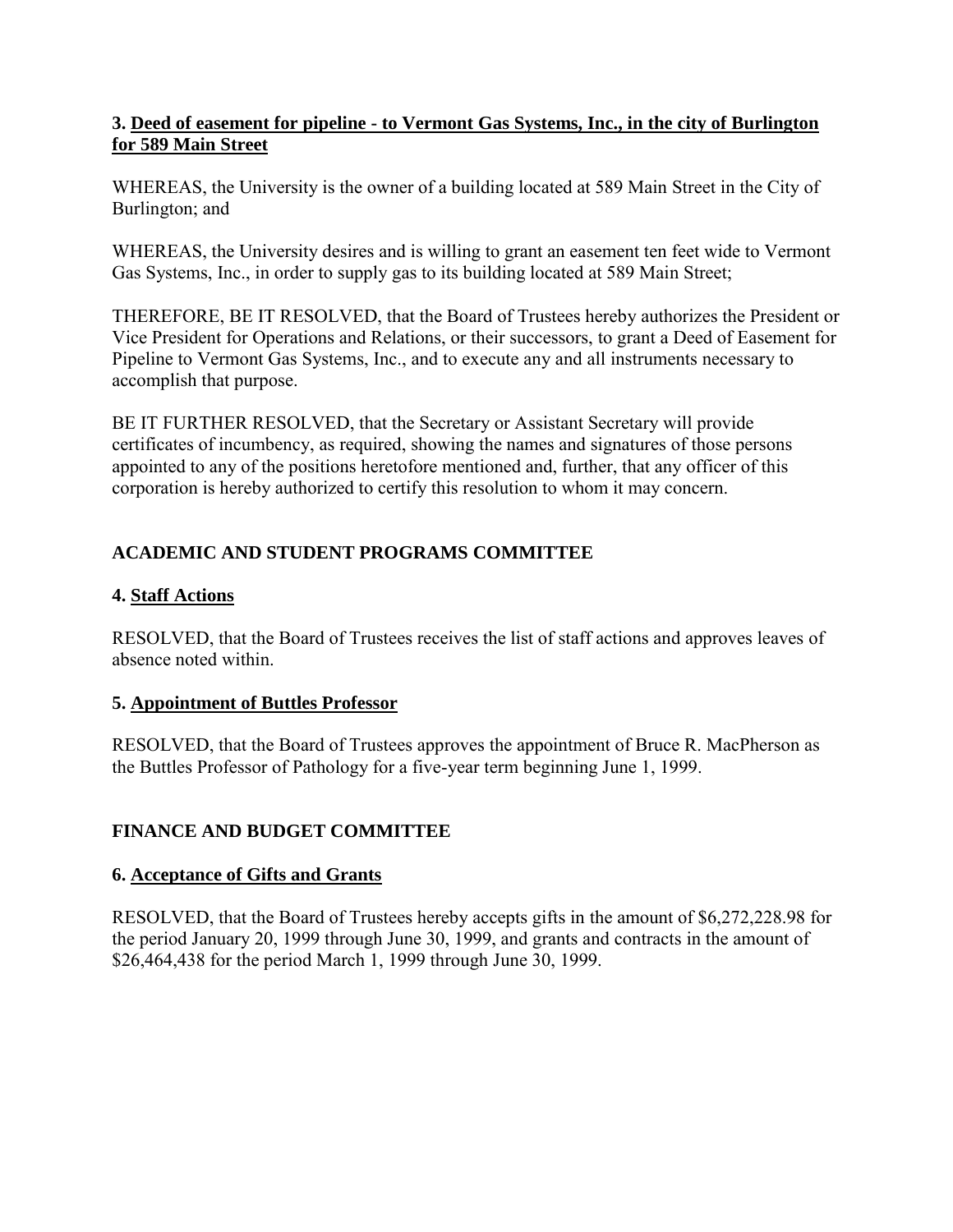### <span id="page-9-0"></span>**DIVERSITY COMMITTEE**

### **7. Human Resource Resolution**

WHEREAS, The UVM Board of Trustees has established a standing Diversity Committee, and

WHEREAS, the spectrum of human resource concerns at UVM includes issues of diversity, campus climate, and matters of importance to the quality of life for members of the UVM community, and

WHEREAS, the UVM Board seeks an appropriate venue for discussing, learning about, and establishing and monitoring human resource priorities, plans, and progress,

THEREFORE, BE IT RESOLVED that the standing Committee on Diversity will retain its existing name, responsibilities and purpose regarding diversity, and will develop and adopt an expanded charge, and goals, with respect to human resources. This charge shall complement the Committee's existing priorities and will include all aspects of human resources and the community principles articulated in 'Our Common Ground'.

## **FULL BOARD**

### **8. Resolution Appointing Nominating Committee**

BE IT RESOLVED, that the Board authorizes and approves the appointment of the following trustees to a Nominating Committee for the purpose of developing nominations for the election of a Board Chair, Vice Chair, and Secretary: Trustees Peter Baldwin, Vi Luginbuhl, Martha Heath, Matthew Caires, and Richard Westman.

### **9. Presidential Compensation Resolution**

WHEREAS, the Executive Committee of the Board received, approved and recommended to the Board its subcommittee report appraising the performance of the President for FY 1999, recommending adjustments to the President's compensation for FY 2000, and setting goals for the President for FY 2000; and

WHEREAS the Executive Committee has also received a report from the subcommittee that the President's salary as so adjusted is appropriate in light of compensation data relative to other university presidents;

BE IT RESOLVED that the Board authorizes and approves an award to the President for FY 2000, retroactive to July 1**,** 1999, of 3% of her FY 1999 base salary; and

BE IT RESOLVED that the Board further authorizes and approves the award to the President of \$4,851 to be allocated to her 403(b) retirement savings plan, under the Deferred Compensation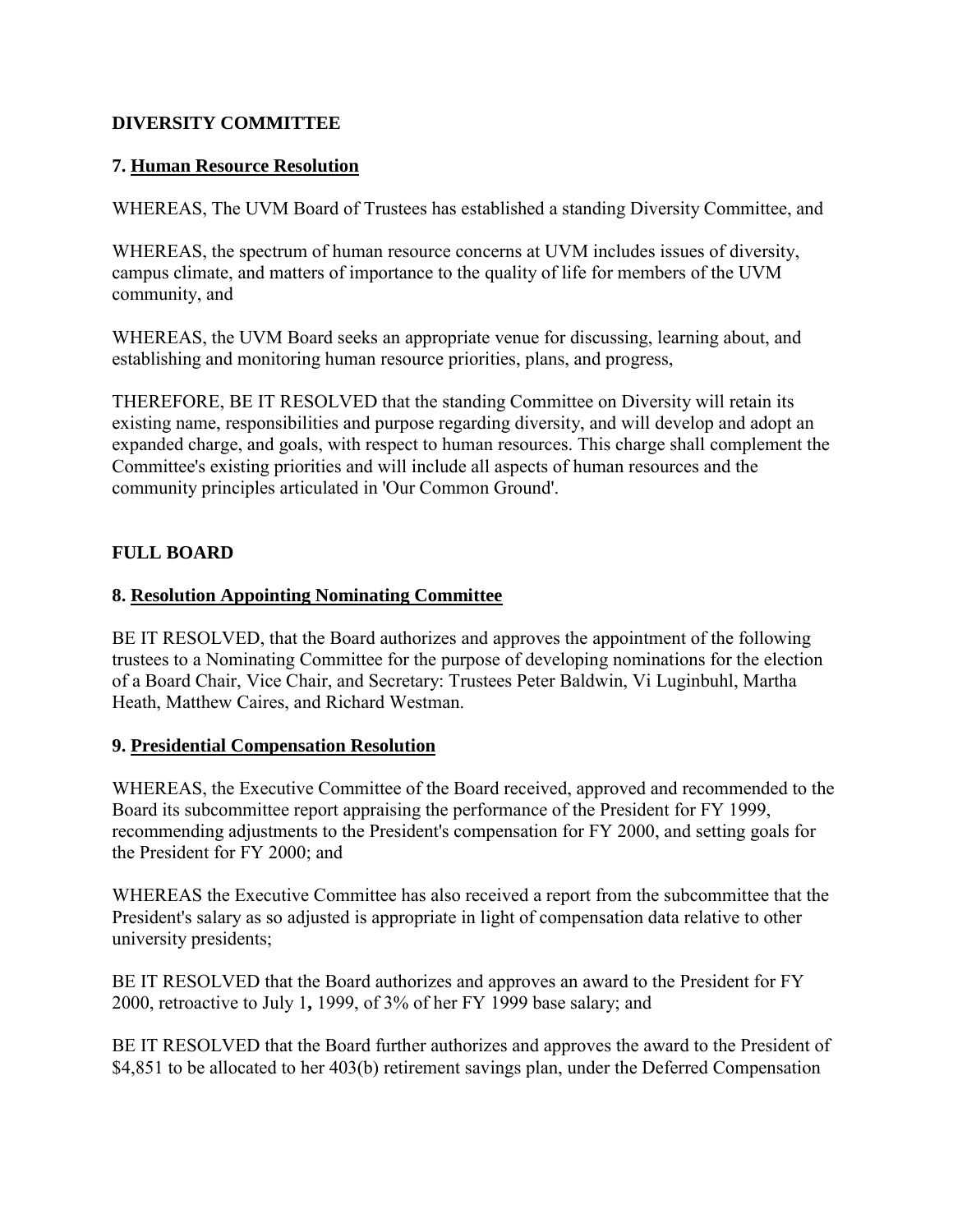<span id="page-10-0"></span>Agreement between the University and the President, as amended by resolution of even date herewith.

# **10. Resolution Regarding Presidential Compensation**

WHEREAS, the Board wishes to preserve to its full discretion the ability to award appropriate compensation to the President; and

WHEREAS, the Board and the President entered into a deferred compensation agreement ("Agreement") effective July 1, 1997, to facilitate such objective;

BE IT RESOLVED, that the Agreement and the University retirement savings plan be amended to permit awards under the Agreement to be contributed to Section 403(b) annuities or custodial accounts, as permitted by law; and

BE IT FURTHER RESOLVED, that appropriate University officials are authorized and directed to take all actions necessary to achieve this result.

# **11. Resolution appointing Vermont Council Representative**

BE IT RESOLVED, that the Board authorizes and approves the appointment of Trustee Martha Heath as Board liaison to the Vermont Council, effective upon passage of this resolution.

# **12. Resolution appointing Advancement Committee Chair**

BE IT RESOLVED, that the Board authorizes and approves the appointment of Trustee Pamela McDermott to serve as Chair of the Board Advancement Committee, effective upon passage of this resolution.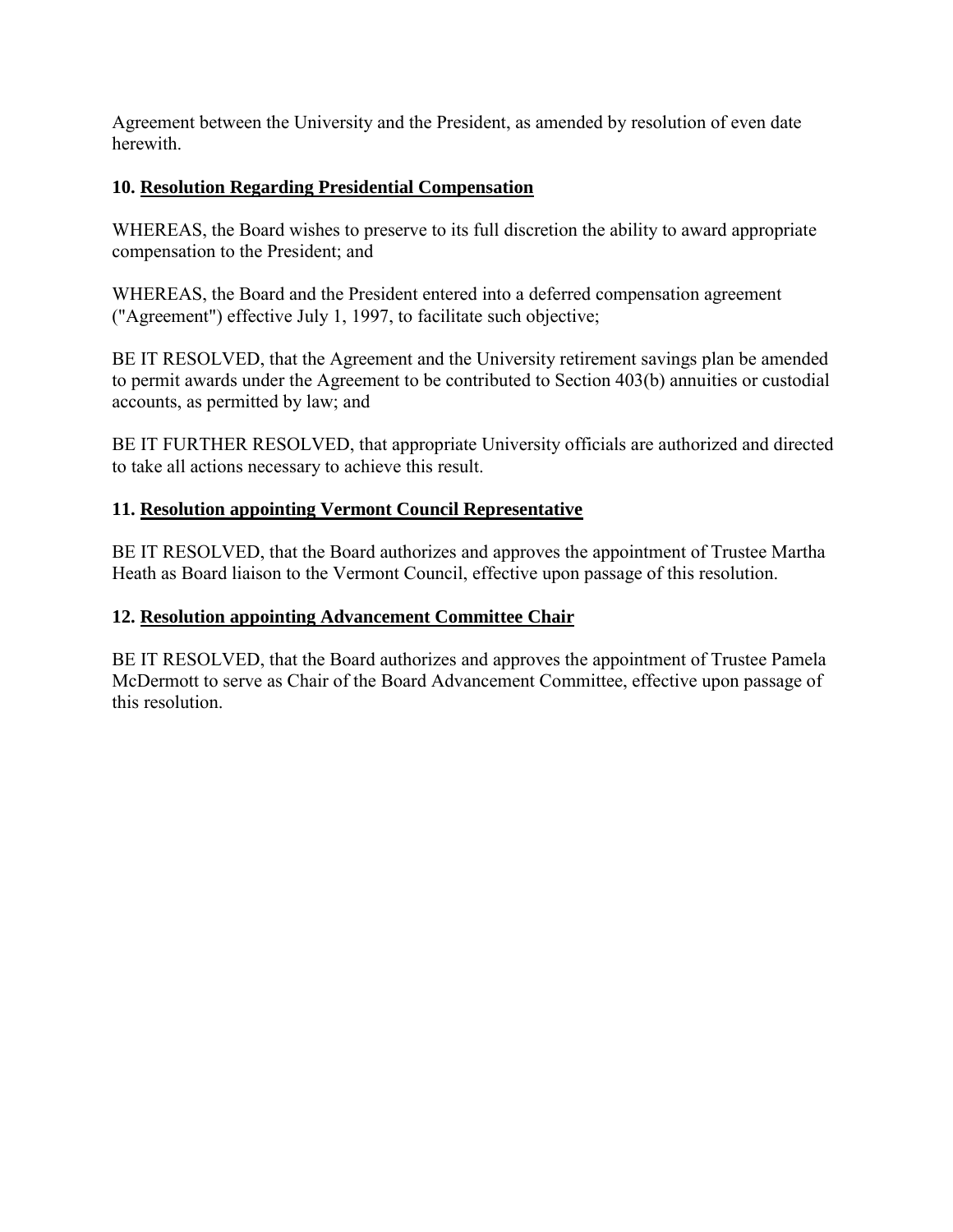### **CONSENT AGENDA FULL BOARD**

### **May 15, 1999**

### <span id="page-11-0"></span>**FACILITIES AND TECHNOLOGIES COMMITTEE**

#### **Given/Rowell Steam Absorption Chillers**

WHEREAS, the construction of the Health Sciences Research Facility presents a unique opportunity to replace outdated chillers for the Given Complex and Rowell building in conjunction with the installation of steam absorption chillers for the Health Sciences Research Facility; and

WHEREAS, there are significant financial incentives to undertake this deferred maintenance work at this time; and

WHEREAS, funds have been identified within the Plant Improvements budget and in other accounts, to cover the debt service to amortize related costs over the life of the improvements; and

WHEREAS, capital proceeds are available from the 1998 General Obligation Bond Issue which can be allocated to this work;

THEREFORE, BE IT RESOLVED, that the Board of Trustees hereby authorizes the President, Provost, or Vice President for University Relations and Operations, or their designees, to execute any and all documents necessary to spend up to \$3,000,000 from the 1998 Bond Issue proceeds to undertake replacement of the Given Complex and Rowell building chillers in conjunction with the construction of the Health Sciences Research Facility; and,

BE IT FURTHER RESOLVED, that the Secretary or Assistant Secretary will provide certificates of incumbency, as required, showing the names and signatures of those persons appointed to any of the positions heretofore mentioned and, further, that any officer of this corporation is hereby authorized to certify this resolution to whom it may concern.

### **ACADEMIC PROGRAMS**

### **Staff Actions**

RESOLVED, that the Board of Trustees receives the list of staff actions and approves leaves of absences noted within.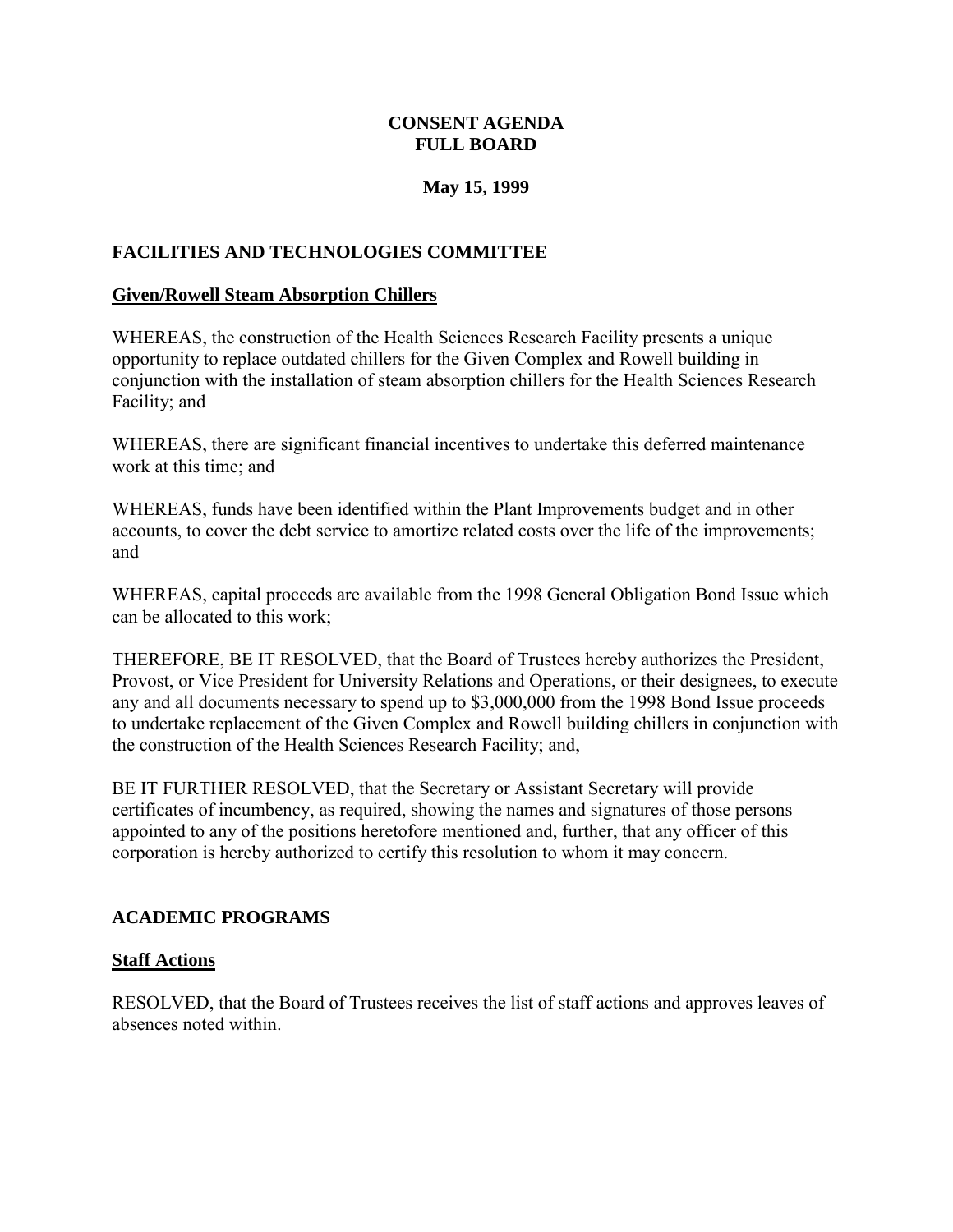### <span id="page-12-0"></span>**Authorization for President to Award Degrees**

RESOLVED, that the Board of Trustees authorizes the President to award degrees in courses at the associate's, bachelor' s, master's, doctoral, and fifth-year certificate level to the students of The University of Vermont who, on or before May 20, 1999, are certified by the Deans and recommended by the Faculty Senate for their appropriate degrees. The list of names of the students to whom these degrees are awarded shall be recorded as part of the permanent minutes of this meeting.

## **Approval of Changes of** *Officers' Handbook,* **Section 230**

RESOLVED, that the Board of Trustees approves the Changes in Status of Officers of Instruction, Section 230.

### **Approval of Changes of** *Officers' Handbook* **Section 270, Faculty Grievance Procedure**

RESOLVED, that the Board of Trustees approves the changes of the *Officers' Handbook,*  Section 270, Faculty Grievance Procedure.

### **Approval of Name Change from Academic Programs Committee to Academic and Student Programs Committee**

WHEREAS, this Board designated certain committees at its meeting on October 24, 1999; and

WHEREAS, this Board thus recognized and established, among other standing committees, the Academic Programs Committee; and

WHEREAS, this Board wishes to re-name such Committee in order best to reflect its charge;

NOW, THERFORE, BE IT RESOLVED, that, until further action of this Board, the Committee will be known as the "Academic and Student Programs Committee."

# **FINANCE AND BUDGET COMMITTEE**

### **Fiscal Year 2000 Budget Premises: General University**

RESOLVED, that the Board of Trustees hereby approves the budget premises for Fiscal Year 2000 which lead to a General Fund operating budget for the University of \$151,270,000, and authorizes the President to proceed with detailed budget preparation in accordance with these premises.

### **Fiscal Year 2000 Operating Budget: Morgan Horse Farm**

RESOLVED, that the Board of Trustees approves the recommended operating budget for the Morgan Horse Farm for Fiscal Year 2000 in the amount of \$370,184.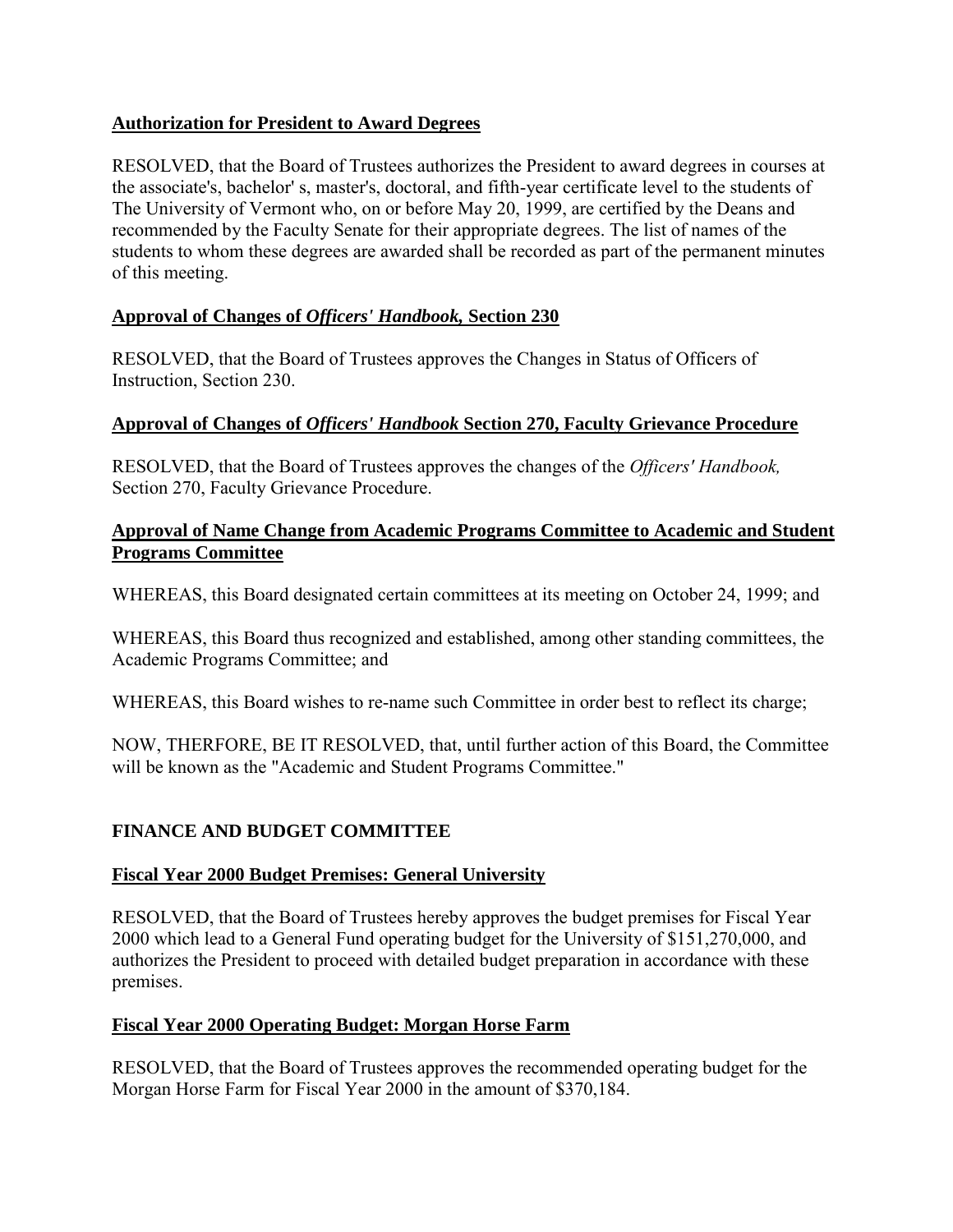### <span id="page-13-0"></span>**Tuition and Overseas Program Charges for Fiscal Year 2000**

RESOLVED, that the Board of Trustees hereby approves increases in the following tuition rates effective with the 1999-2000 academic year:

- a. In-state tuition from \$7,248 to \$7,464 per year, or \$311 per credit hour.
- b. Out-of-state tuition from \$18,120 to \$18,672 per year, or \$778 per credit hour.
- c. Medical student in-state tuition from \$18,150 to \$19,060 per year for first-year students; from \$18,150 to \$18,600 for second-year students; from \$17,120 to \$17,540 for third-year students; and from \$16,240 to \$16,640 for fourth-year students. Medical student out-of-area tuition from \$31,770 to \$33,360 per year for first-year students; from \$31,770 to \$32,560 for second-year students; from \$29,970 to \$30,720 for third-year students; and from \$29,490 to \$30,220 for fourth-year students.

BE IT FURTHER RESOLVED, that the Board of Trustees approves for Fiscal Year 2000 the student charge for the Buckham Overseas Program of \$16,955 (includes tuition, fees, room, board, and travel).

## **Room and Meal Plan Rates, Fiscal Year 2000**

RESOLVED, that the Board of Trustees hereby approves room and meal plan rates for Fiscal Year 2000 as follows:

|                     | per year |
|---------------------|----------|
| Single room         | \$4,220  |
| Double room         | \$3,700  |
| Triple room         | \$3,000  |
| Lite meal plan only | \$1,518  |
| Average meal plan   | \$1,928  |
| Full meal plan      | \$2,200  |

### **Fees for Fiscal Year 2000**

RESOLVED, that the Board of Trustees approves increases in the following fees effective with the 1999-2000 academic year:

- a. Student Health Fee from \$268 to \$282 per year;
- b. Athletic Fee from \$48 to \$68 per year;
- c. Transportation Fee from \$52 to \$54 per year;
- d. Student Government Association Fee from \$86 to \$88 per year;
- e. Student Center Fee from \$22 to \$24 per year;
- f. Credit by Exam Fee from \$35 to \$50 per credit hour;
- g. Applied Music Instruction Fee from \$170 to \$185.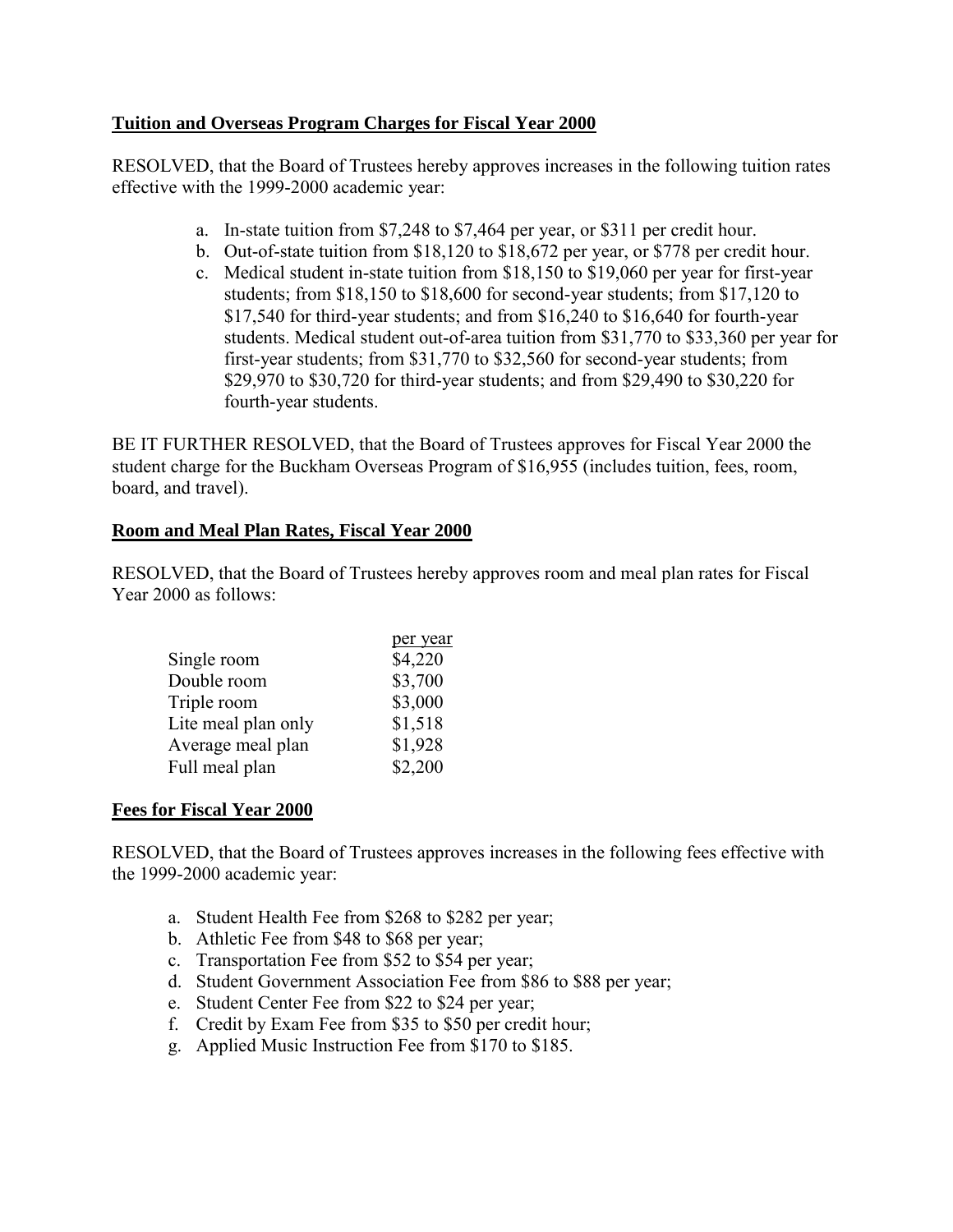### <span id="page-14-0"></span>**Acceptance of Gifts and Grants**

RESOLVED, that the Board of Trustees hereby accepts grants/contracts in the amount of \$14,321,728 for the period December 1, 1998 through February 28, 1999.

# **Banknorth - MicroACH/Smart ACH**

BE IT RESOLVED, that the University of Vermont and State Agricultural College is authorized to engage in the initiation of Credit and Debit Entries through the MicroACH system computer software program offered by the Howard Bank and to enter into an agreement with the Howard Bank for that purpose.

BE IT FURTHER RESOLVED, that the Chief Financial Officer, Controller, Treasurer and any officer holding the above positions on an interim basis, is authorized to enter into and execute the SMART A.C.H. Services Agreement and the security and operations procedure and other addenda thereto (collectively the "Agreement") between the University of Vermont and State Agricultural College and the Howard Bank providing for the initiation of Credit and Debit Entries by the Company.

BE IT FURTHER RESOLVED, that the Chief Financial Officer, Controller, Treasurer and any officer holding the above positions on an interim basis, is authorized to designate, from time to time, one or more employees or agents to initiate or confirm Credit or Debit Entries pursuant to the Agreement and to take any other actions necessary and incident thereto.

BE IT FURTHER RESOLVED, that any officer of this Corporation is hereby authorized to certify this resolution to whom it may concern.

### **Transfers Between Corporate Accounts**

BE IT RESOLVED, that the Board of Trustees hereby authorizes the Chief Financial Officer, Treasurer, Treasury Specialist III, Treasury Specialist II or any officer holding the above position on an interim basis, to issue telephone instructions to banks for the purpose of conducting University business by making transfers between the University's corporate accounts at banks and the University's accounts at other institutions.

BE IT RESOLVED, that the Secretary or Assistant Secretary of the Board of Trustees will provide certificates of incumbency, as required, showing the names and signatures of those persons appointed to any of the positions heretofore mentioned.

This resolution supersedes all previous authorizations.

### **Signatory Authority** - **Endowment Funds**

WHEREAS, the Board of Trustees has fiduciary responsibility for the University of Vermont and State Agricultural College Consolidated Endowment Funds, The University of Vermont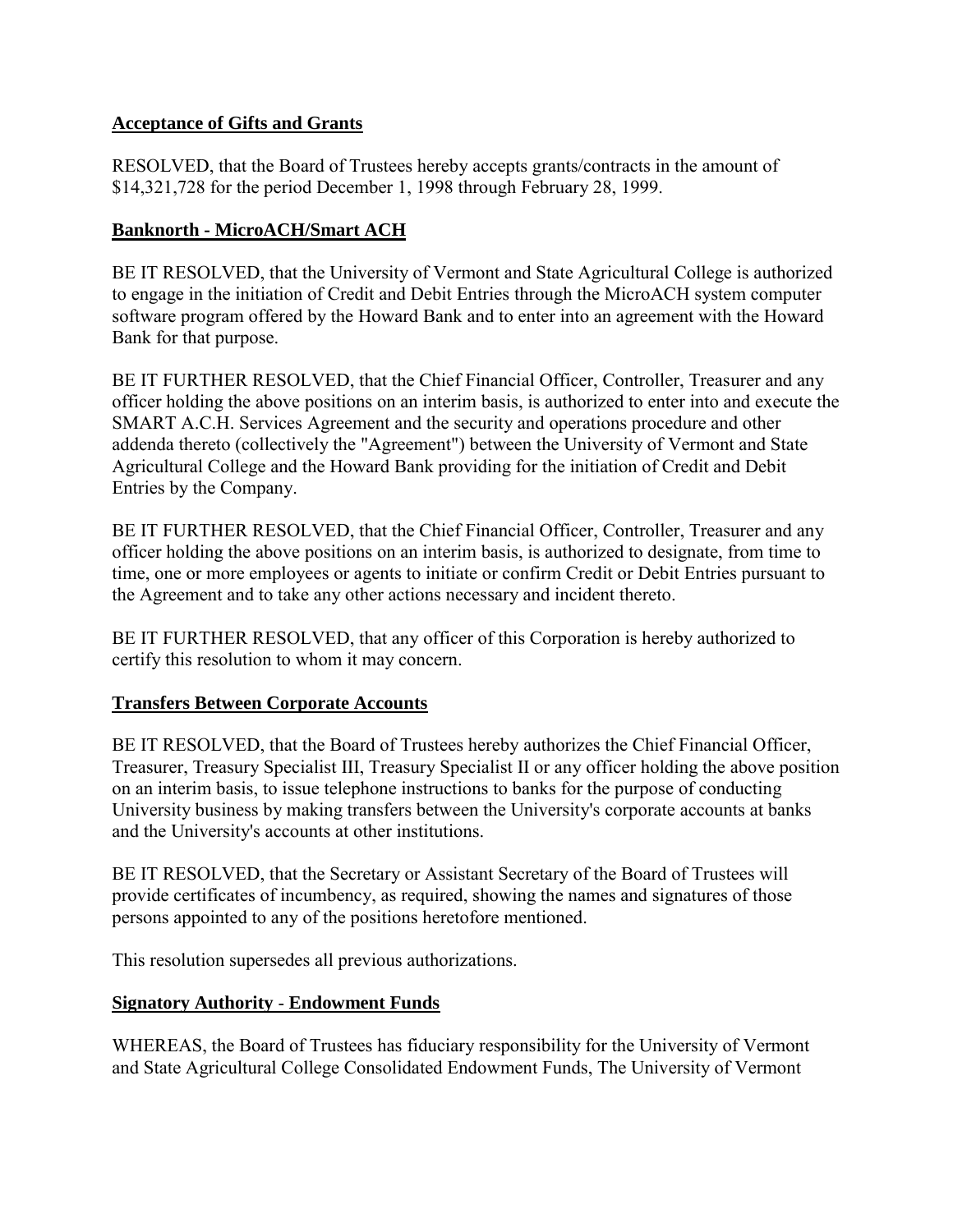<span id="page-15-0"></span>Trust, certain Separately Invested Endowment funds, certain Charitable Trusts and the Pooled Income Fund; and

WHEREAS, from time to time documents relating to securities transfers, purchases, and sales are required in connection with the operation of these trusts;

BE IT RESOLVED, that the President, Provost, Chief Financial Officer, Controller, Treasurer or any officer holding the above position on an interim basis, are hereby authorized to execute any and all instruments necessary, proper, and desirable for that purpose.

BE IT FURTHER RESOLVED, that the Secretary or Assistant Secretary will provide certificates of incumbency, as required, showing the names and signatures of those person appointed to any of the positions heretofore mentioned.

This resolution supersedes all previous authorizations.

### **Establishment of Account with the Penn Security Bank and Trust Company**

BE IT RESOLVED, that in connection with an agreement between the University of Vermont and the Penn Security Bank and Trust Company, whereby that banking institution will serve as the University's vendor for credit card collections, the Chief Financial Officer, Controller, Treasurer, Specialist III, or Treasury Specialist II may be signatories on that account.

BE IT FURTHER RESOLVED, that the Secretary or Assistant Secretary of the Board of Trustees will provide certificates of incumbency, as required, showing the names and signatures of those persons appointed to any of the positions heretofore mentioned.

This resolution supersedes all previous authorizations.

#### **Signatory Authority** - **UVM Pooled Income Fund**

WHEREAS, the Board of Trustees has appointed the University of Vermont and State Agricultural College as the custodian for securities held in connection with the UVM Pooled Income Fund; and

WHEREAS, from time to time documents relating to securities transfers, purchases, and sales are required in connection with the operation of this fund;

BE IT RESOLVED, that the President, Provost, Chief Financial Officer, and Treasurer are hereby authorized to execute any and all instruments necessary, proper, and desirable for that purpose, and further that any officer of this corporation is hereby authorized to certify this resolution to who it may concern.

BE IT FURTHER RESOLVED, that the Secretary or Assistant Secretary will provide certificates of incumbency, as required, showing the names and signatures of those person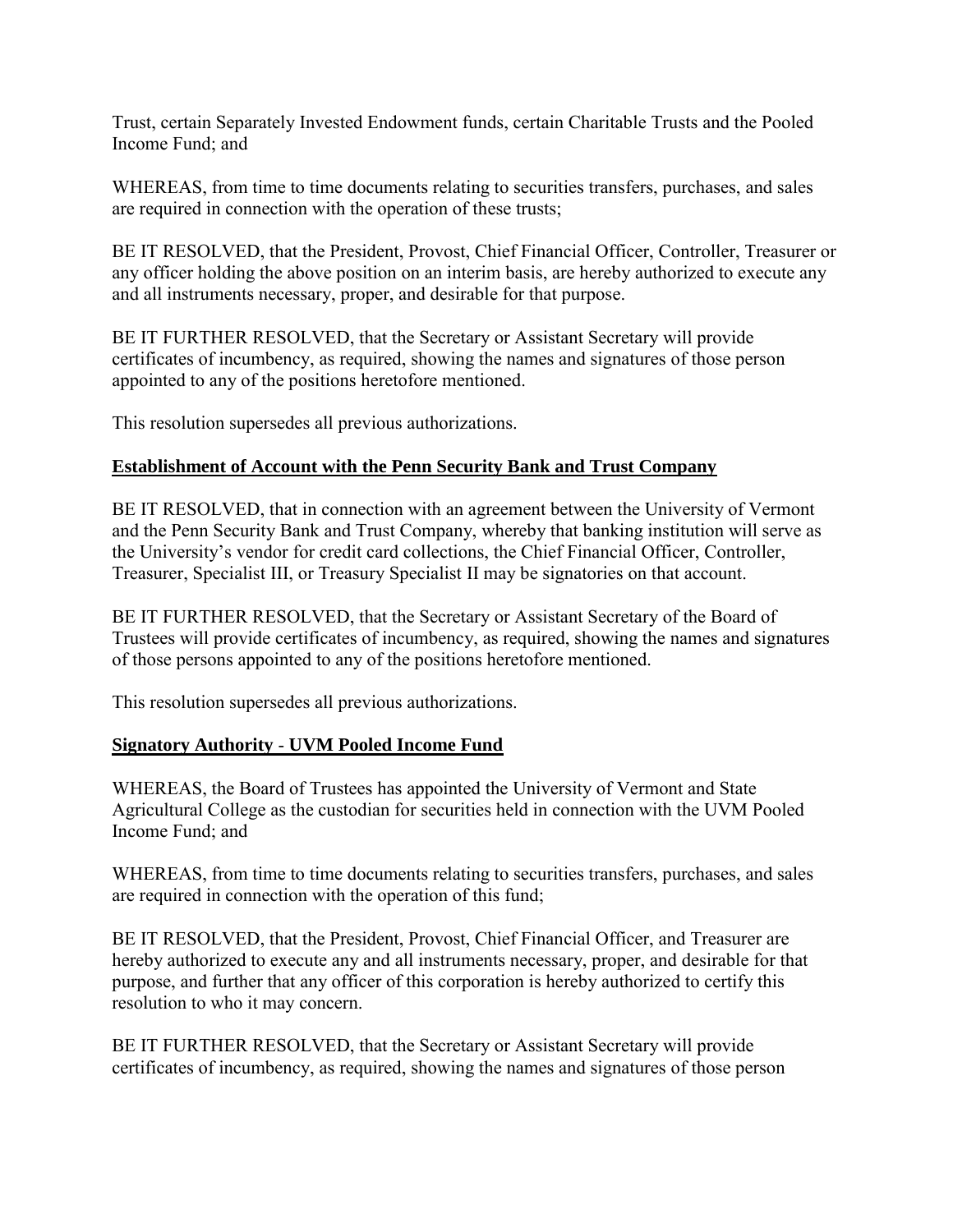<span id="page-16-0"></span>appointed to any of the positions heretofore mentioned. This resolution is to take effect February 7, 1992, and supersedes all previous authorizations.

# **Sale of Securities**

BE IT RESOLVED, that the Board of Trustees hereby authorizes only the following officers to sell securities received as contributions to the University up to a limit of \$1,000,000.00: Chief Financial Officer, Controller, and Treasurer. The sale of securities in excess of \$1,000,000.00 in value will require the prior approval of the Chairman of the Investment Committee.

BE IT FURTHER RESOLVED, that the Chief Financial Officer, Controller, and Treasurer, are authorized to execute any and all instruments necessary, proper, and desirable for that purpose; and further that any officer of this Corporation is hereby authorized to certify this resolution to whom it may concern.

This resolution supersedes all previous authorizations.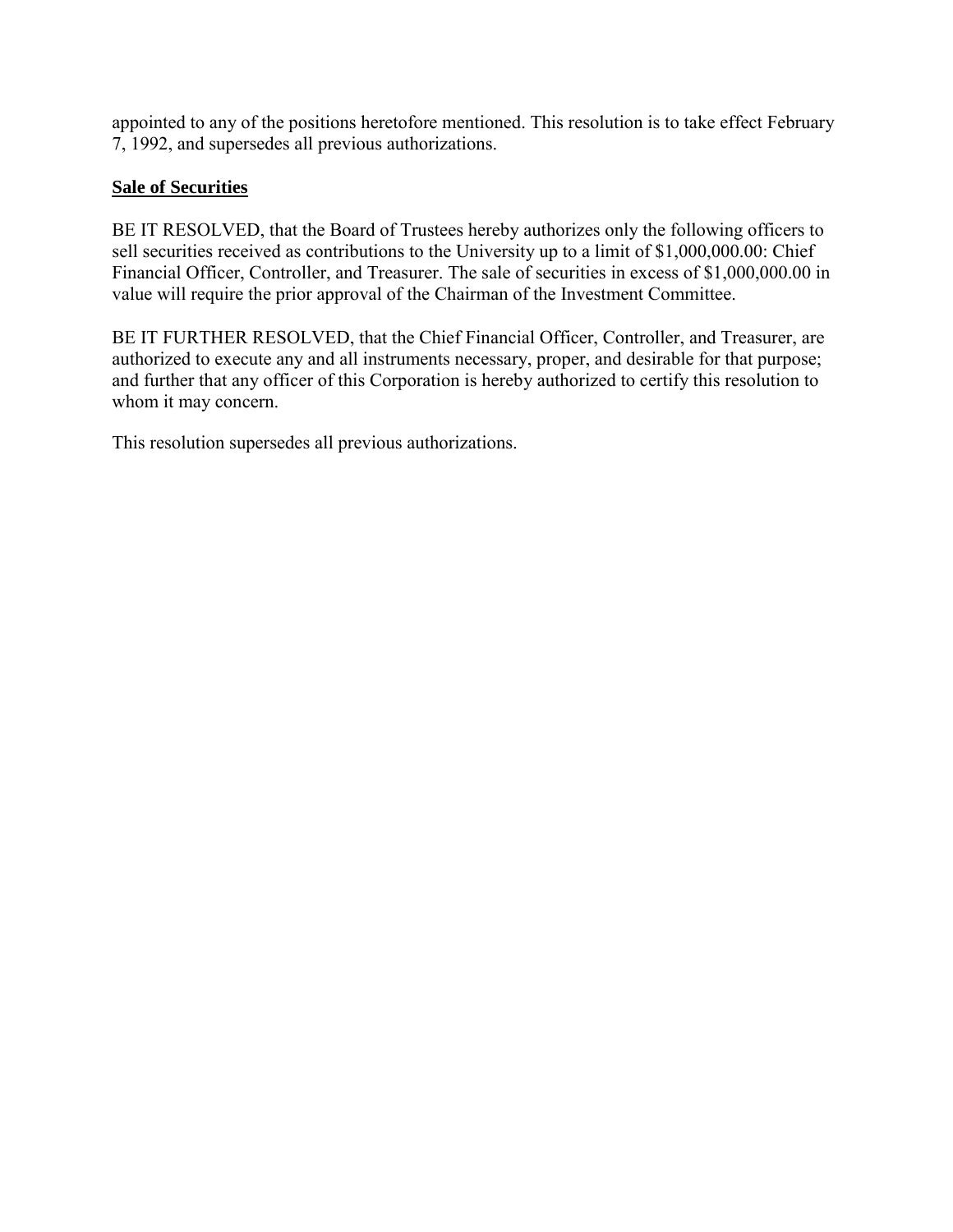#### **University of Vermont and State Agricultural College**

#### **Executive Committee**

### **April 11, 1999**

#### <span id="page-17-0"></span>**Resolution regarding the Investment Committee**

BE IT RESOLVED, that the Investment Committee shall consist of no less than four trustees, one of whom shall be the University President *ex officio;* and

That, subject to such policies and guidelines as the Board may adopt from time to time,

The Investment Committee shall have authority over, and be charged with, general responsibility for prudent investment and reinvestment decisions regarding all restricted and unrestricted funds of the University, such as those of the endowment and similar funds, agency funds *(i.e.,* those in which the University serves as custodian, agent or trustee), trusts and, as lawfully available, funds from bonds, loans and other sources in excess of immediate debt payment requirements; and

That, in the management of such funds, the Investment Committee may purchase, hold, sell, transfer, exchange, invest, re-invest or otherwise dispose of securities or similar investments, or any part thereof, as in the exercise of its members' fiduciary duties they deem advisable, including investment in combined investment funds; and

That the Investment Committee shall have authority over, and be charged with, responsibility for the selection, retention and termination of investment managers and advisors who may provide assistance relative to such investment decisions, and it shall periodically consult with, and receive reports from, such managers and advisors;

Provided, the Investment Committee shall not have authority over, or responsibility for, either the acceptance of gifts or the management of real estate used for educational purposes; and

Further provided, that the Investment Committee shall promptly report its actions to the Board and shall report at least quarterly to the Board on the status of such funds and associated investments, and the performance of fund managers and advisors.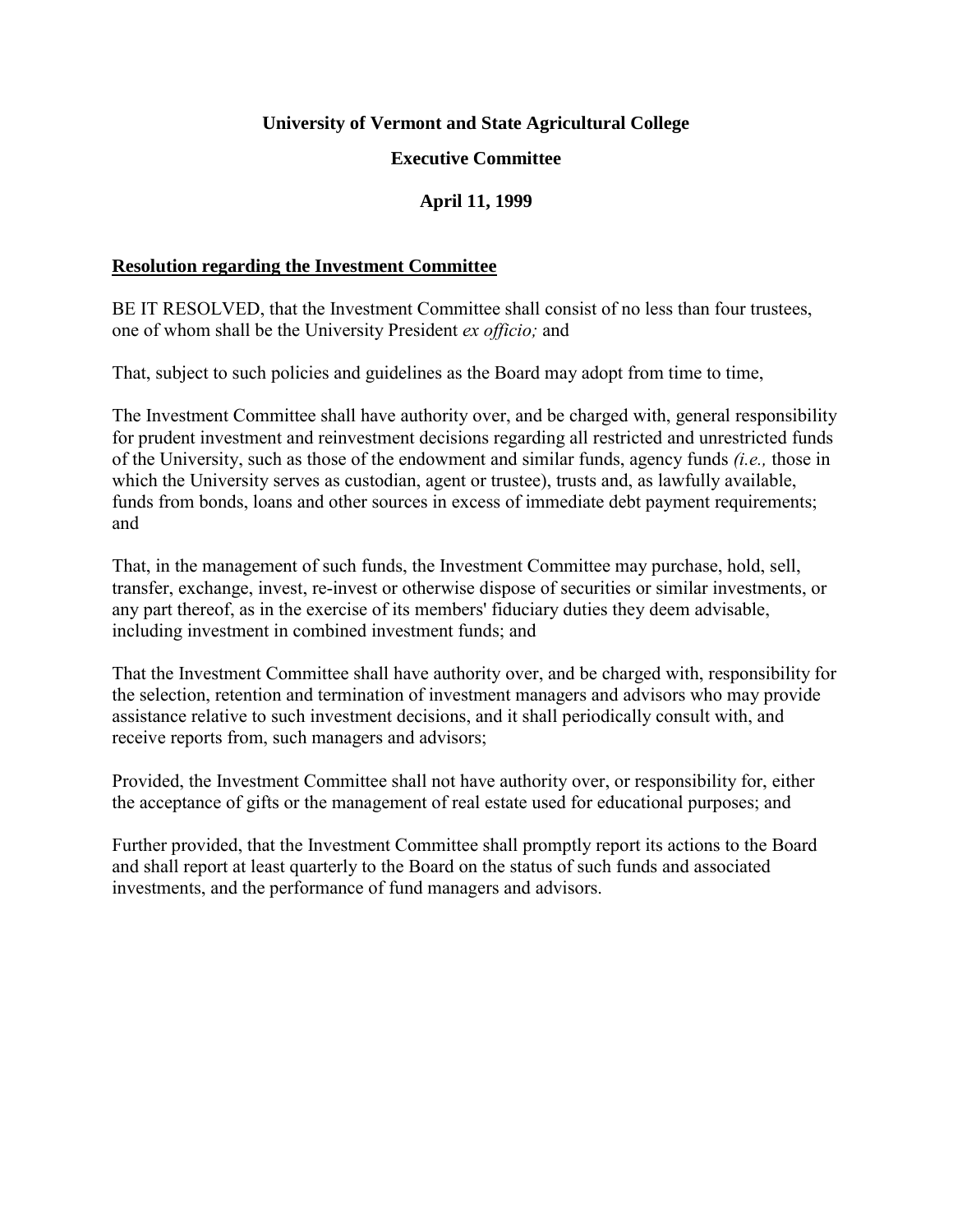### **CONSENT AGENDA FULL BOARD**

#### **February 27, 1999**

#### <span id="page-18-0"></span>**BUILDINGS AND GROUNDS COMMITTEE**

#### **Easement for Electric Lines for Central Vermont Public Service Corporation and Champlain Valley Telecom**

WHEREAS, the University is the owner of property known as the Morgan Horse Farm located on Town Highway 3 in the Town of Weybridge; and

WHEREAS, the University desires and is willing to grant an easement thirty feet wide to Central Vermont Public Service Corporation and Champlain Valley Telecom to reconstruct, operate and maintain an existing power line between pole 13 and 23/4014 that supplies power and telephone service to the University's Morgan Horse Farm Complex;

THEREFORE, BE IT RESOLVED, that the Board of Trustees hereby authorizes the President or Interim Vice President for Administration, or their successors, to grant a Deed of Easement for electric and telephone lines to Central Vermont Public Service Corporation and Champlain Valley Telecom and to execute any and all instruments necessary to accomplish that purpose.

BE IT FURTHER RESOLVED, that the Secretary or Assistant Secretary will provide certificates of incumbency, as required, showing the names and signatures of those persons appointed to any of the positions heretofore mentioned and, further, that any officer of this corporation is hereby authorized to certify this resolution to whom it may concern.

#### **Resolution on Student Housing**

WHEREAS, the University is first and foremost an educational institution and undertakes reasoned consideration and planning in accordance with its primary educational mission; and

WHEREAS, the University is an integral, vital, and responsible member of the greater Burlington community; and,

WHEREAS, the University is interested in working to sustain and enhance the quality of life in Burlington and surrounding communities; and,

WHEREAS, The University has identified a need for its upperclass students to have an opportunity to live in well-constructed, attractive on-campus housing that promotes individual responsibility in an alternative environment to traditional residence halls;

THEREFORE, BE IT RESOLVED, that the Board of Trustees hereby authorizes the University of Vermont to undertake the development of a project of at least 200 beds of apartment-style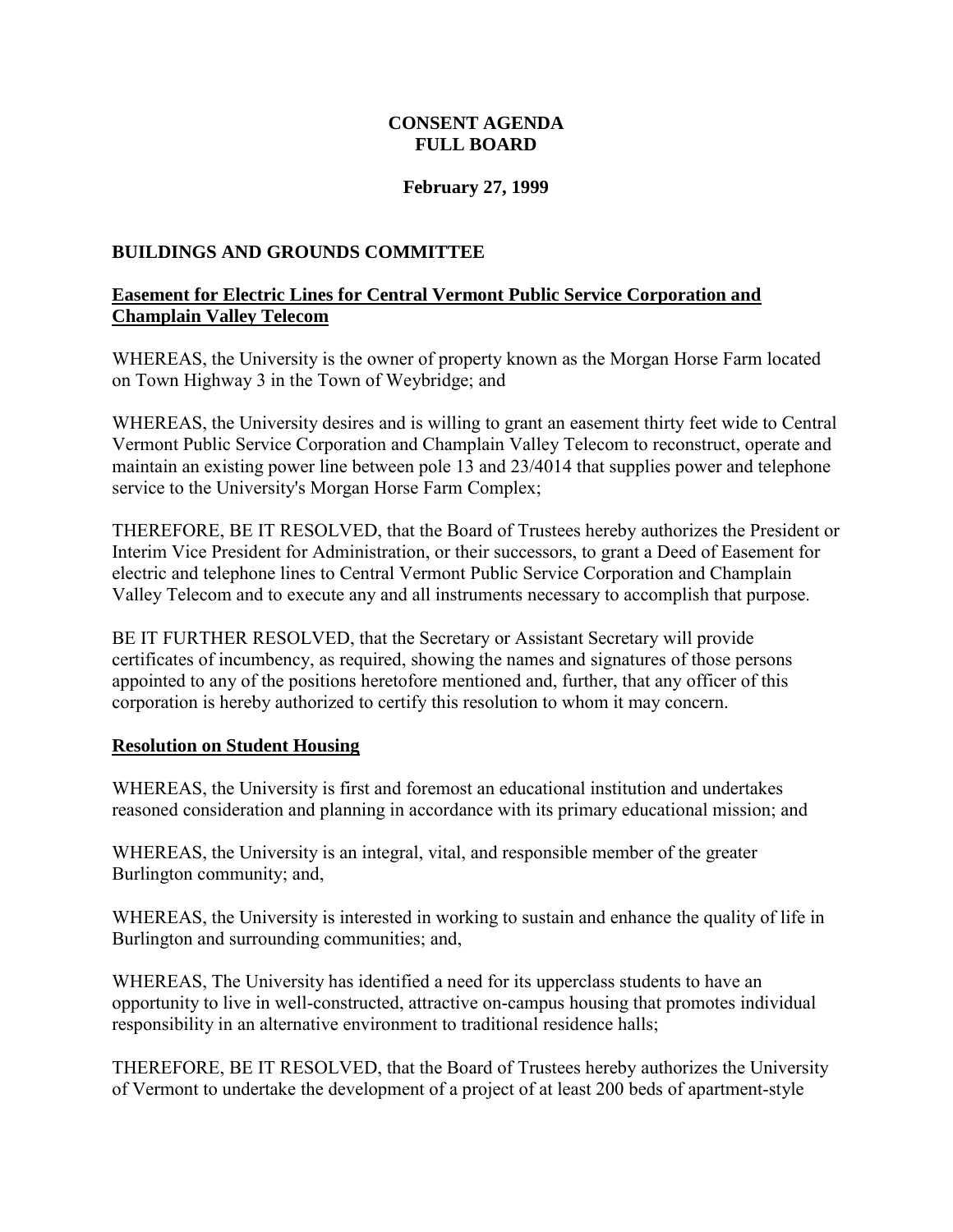<span id="page-19-0"></span>student housing and directs the President, Provost or Vice President for Administration to move forward in planning this project; and

BE IT FURTHER RESOLVED, the University, as a responsible partner is also committed to continuing to explore and develop collaborative relationships and partnerships to address the need for additional housing in the Greater Burlington area; and

BE IT FURTHER RESOLVED, that the Secretary or Assistant Secretary will provide certificates of incumbency, as required, showing the names and signatures of those persons appointed to any of the positions heretofore mentioned; and further, that any officer of this corporation is hereby authorized to certify this resolution to whom it may concern.

# **EDUCATIONAL POLICY COMMITTEE**

### **Staff Actions**

RESOLVED, that the Board of Trustees receives the list of staff actions and approves leaves of absence noted within.

#### **Approval of Degrees**

RESOLVED, that the Board of Trustees approves the awarding of degrees to those students who have completed degree requirements and who have been recommended by their respective deans and approved by the Faculty Senate.

#### **Approval of Revisions of Officers' Handbook, Section 500**

RESOLVED, that the Board of Trustees approves the revision of the Officers' Handbook, Section 500.

### **Approval of New Officers' Handbook Sections 158.2 and 158.3, Certificate Programs**

RESOLVED, that the Board of Trustees approves the new sections 158.2 and 158.3 of the Officers' Handbook.

### **Approval of Bachelor of Arts Degree in Computer Science**

RESOLVED, that the Board of Trustees approves the establishment of a new degree program, the Bachelor of Arts Degree in Computer Science, through the College of Arts and Sciences and the College of Engineering and Mathematics.

### **Change in Name of Master of Science degree in Physical Therapy**

RESOLVED, that the Board of Trustees approves the change in the degree Master of Science in Physical Therapy to Master of Science in Movement Sciences and Rehabilitation.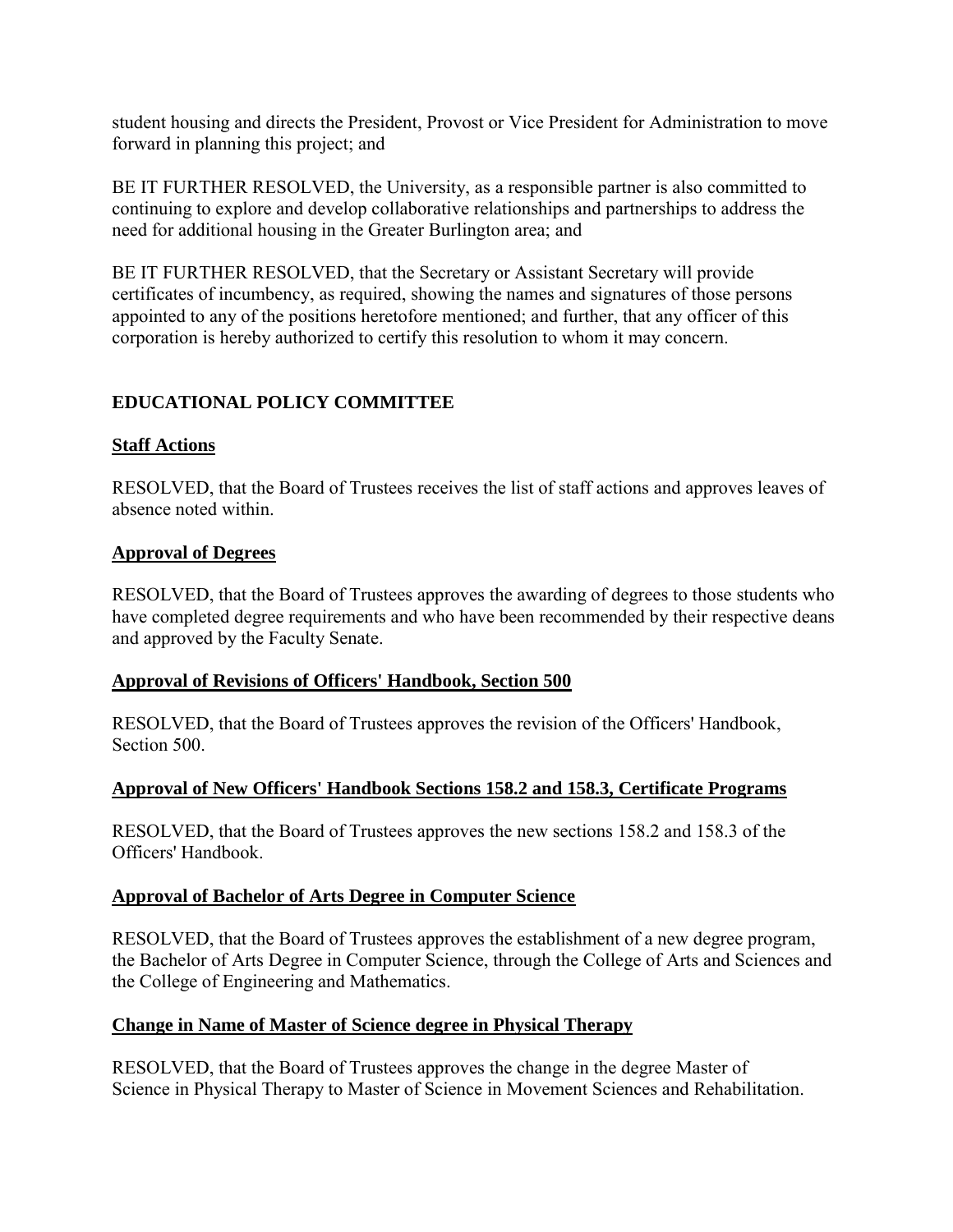## <span id="page-20-0"></span>**FINANCE AND BUDGET COMMITTEE**

#### **Acceptance of Gifts and Grants**

RESOLVED, that the Board of Trustees hereby accepts gifts in the amount of \$5,122,218 for the period September 26, 1998 through January 18, 1999 and grants and contract in the amounts of \$16,364,294 for the period September 1, 19986 through November 30, 1998.

### **JOINT COMMITTEE ON HONORARY DEGREES**

RESOLVED, that the President be and hereby is authorized to offer and confer an honorary degree at the 1999 Commencement to the individuals recommended by the Joint Committee on Honorary Degrees.

## **AD HOC DIVERSITY COMMITTEE**

WHEREAS, the Board of Trustees recognizes that the work to bring racial, ethnic, religious, and other forms of diversity to the University of Vermont is an ongoing process; and

WHEREAS, we recognize that the process of creating equality, inclusiveness, equity and justice within the University will be a continuous effort; and

WHEREAS, on October 24, 1998 the Board established a Standing Diversity Committee and dissolved the Ad-Hoc Diversity Committee; and

THEREFORE, BE IT RESOLVED, that the Board of Trustees reaffirms its commitment to diversity and multicultural education and accepts and adopts the charge of the Standing Committee on Diversity presented this day of February 26, 1999, which is hereby incorporated by reference.

# **COMMITTEE OF THE WHOLE**

### **Health Care**

BE IT RESOLVED, that the Board authorizes and directs the University to take steps necessary and desirable to ensure for its employees and their dependents continuous access to high-quality health care services at reasonable cost.

### **FULL BOARD**

#### **Retiring Trustees**

WHEREAS, Thomas R. Alderman, Barbara L. Grimes, Michael W. Metcalf, Martha H. O'Connor and Acacia B. Ward are nearing the completion of their terms as Trustees of The University of Vermont; and